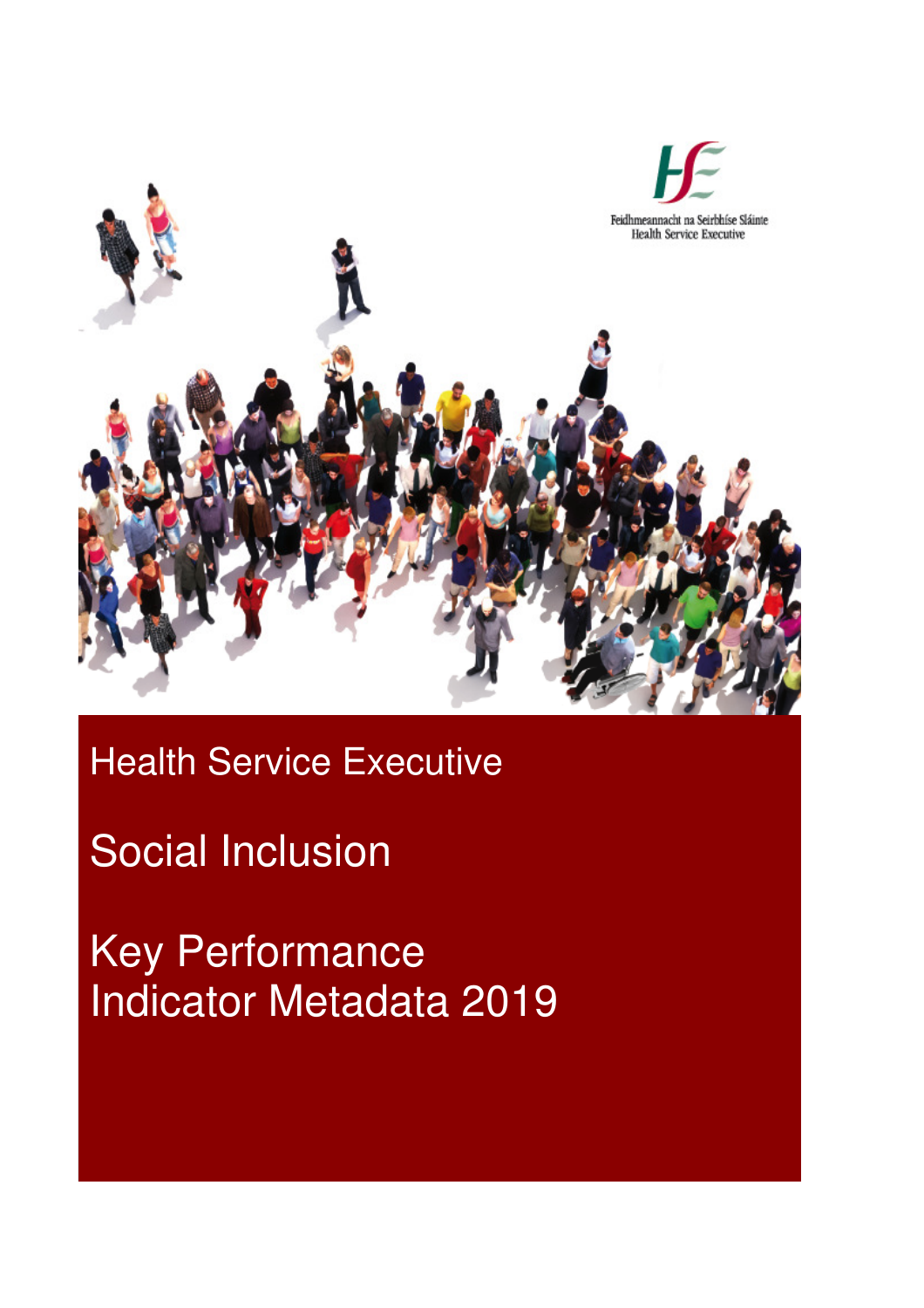|                | <b>Substance Misuse</b>                     |                                                                                                                                                                                                                                                                                                                                                                                                                                                                                                                                                                                                                                                                                          |
|----------------|---------------------------------------------|------------------------------------------------------------------------------------------------------------------------------------------------------------------------------------------------------------------------------------------------------------------------------------------------------------------------------------------------------------------------------------------------------------------------------------------------------------------------------------------------------------------------------------------------------------------------------------------------------------------------------------------------------------------------------------------|
|                | <b>KPI Title</b>                            | %, of substance misusers (over 18 years) for whom treatment has commenced within one calendar month following assessment                                                                                                                                                                                                                                                                                                                                                                                                                                                                                                                                                                 |
| 1a             | <b>KPI Short Title</b>                      | N/A                                                                                                                                                                                                                                                                                                                                                                                                                                                                                                                                                                                                                                                                                      |
| $\overline{c}$ | <b>KPI Description</b>                      | This is a calculation of the proportion of the overall number of substance users aged 18 years and over who having completed a needs<br>assessment commenced treatment for their substance use at a HSE treatment centre within one calendar month (30 days) of that<br>assessment. Substance use includes illicit drugs (opiates, cannabis, heroin, cocaine) and alcohol. Treatment includes Brief Intervention,<br>individual counselling, group counselling, group education / awareness programme, medication-free therapy, social and / or occupational<br>reintegration, family therapy, structured after care programme, opioid substitution treatment (OST), detoxification etc. |
| 3              | <b>KPI Rationale</b>                        | Speedy access to treatment is critical when substance users are at the stage of the change cycle to present for treatment. This is a<br>performance indicator in Reducing Harm, Supporting Recover (2017 - 2025)                                                                                                                                                                                                                                                                                                                                                                                                                                                                         |
| За             | <b>Indicator Classification</b>             | Access and Integration                                                                                                                                                                                                                                                                                                                                                                                                                                                                                                                                                                                                                                                                   |
| 4              | <b>National Target</b>                      | NSP 2019 - 100%                                                                                                                                                                                                                                                                                                                                                                                                                                                                                                                                                                                                                                                                          |
| 4a             | <b>Target</b>                               | 100%                                                                                                                                                                                                                                                                                                                                                                                                                                                                                                                                                                                                                                                                                     |
| 4 <sub>b</sub> | <b>Volume Metrics</b>                       | N/A                                                                                                                                                                                                                                                                                                                                                                                                                                                                                                                                                                                                                                                                                      |
| 5              | <b>KPI Calculation</b>                      | The number of substance users aged 18 years and over for whom treatment commenced at a HSE treatment centre within one calendar<br>month (30 days) of assessment is divided by the total number of substance users aged 18 years and over who commenced treatment at a<br>HSE treatment centre during the reporting quarter and is then multiplied by 100.                                                                                                                                                                                                                                                                                                                               |
| 6              | <b>Data Source</b>                          | Information is sourced by HSE Addiction Service providers. Data is collated / verified via the Health Research Board (HRB) or<br>Community Healthcare Organisation (CHO) 6, 7 & 9. The validated information is returned to the relevant CHO for submission to the<br>National Business Information Unit (NBIU).                                                                                                                                                                                                                                                                                                                                                                         |
| 6a             | Data Sign Off                               | Chief Officer, Community Healthcare Organisation                                                                                                                                                                                                                                                                                                                                                                                                                                                                                                                                                                                                                                         |
| 6 <sub>b</sub> | <b>Data Quality Issues</b>                  | Data quality issues are addressed as they arise along the data pathway.                                                                                                                                                                                                                                                                                                                                                                                                                                                                                                                                                                                                                  |
| 7              | <b>Data Collection Frequency</b>            | Quarterly, one quarter in arrears                                                                                                                                                                                                                                                                                                                                                                                                                                                                                                                                                                                                                                                        |
| 8              | <b>Tracer Conditions</b>                    | The number of people aged 18 years and over who have been assessed and commenced treatment for their substance use at a HSE<br>treatment centre within one calendar month.                                                                                                                                                                                                                                                                                                                                                                                                                                                                                                               |
| 9              | <b>Minimum Data Set MDS</b>                 | The minimum dataset is a National Drug Treatment Reporting System (NDTRS) form with standard demographic information, diagnosis,<br>treatment record, referral reason etc.                                                                                                                                                                                                                                                                                                                                                                                                                                                                                                               |
| 10             | <b>International Comparison</b>             | Yes, through European Monitoring Centre for Drugs and Drug Addiction (EMCDDA).                                                                                                                                                                                                                                                                                                                                                                                                                                                                                                                                                                                                           |
| 11             | <b>KPI Monitoring</b>                       | Quarterly                                                                                                                                                                                                                                                                                                                                                                                                                                                                                                                                                                                                                                                                                |
| 12             | <b>KPI Reporting Frequency</b>              | Quarterly, one quarter in arrears                                                                                                                                                                                                                                                                                                                                                                                                                                                                                                                                                                                                                                                        |
| 13             | <b>KPI Report Period</b>                    | Quarterly, one quarter in arrears                                                                                                                                                                                                                                                                                                                                                                                                                                                                                                                                                                                                                                                        |
| 14             | <b>KPI Reporting Aggregation</b>            | National / CHO / LHO                                                                                                                                                                                                                                                                                                                                                                                                                                                                                                                                                                                                                                                                     |
| 15             |                                             | KPI is reported in which reports? Performance Profile / Management Data Report / Annual Report                                                                                                                                                                                                                                                                                                                                                                                                                                                                                                                                                                                           |
| 16             | Web link to data                            | https://www.hse.ie/eng/services/publications/                                                                                                                                                                                                                                                                                                                                                                                                                                                                                                                                                                                                                                            |
| 17             | <b>Additional Information</b>               | N/A                                                                                                                                                                                                                                                                                                                                                                                                                                                                                                                                                                                                                                                                                      |
|                | <b>KPI</b> owner/lead for<br>implementation | Siobhán McArdle, Head of Operations Primary Care, Community Operations, Health Service Executive                                                                                                                                                                                                                                                                                                                                                                                                                                                                                                                                                                                         |
|                | PBI data support                            | Geraldine Littler, 046 9251330, Geraldine.Littler@hse.ie                                                                                                                                                                                                                                                                                                                                                                                                                                                                                                                                                                                                                                 |
|                | Governance/sign off                         | David Walsh, National Director Community Operations, Health Service Executive                                                                                                                                                                                                                                                                                                                                                                                                                                                                                                                                                                                                            |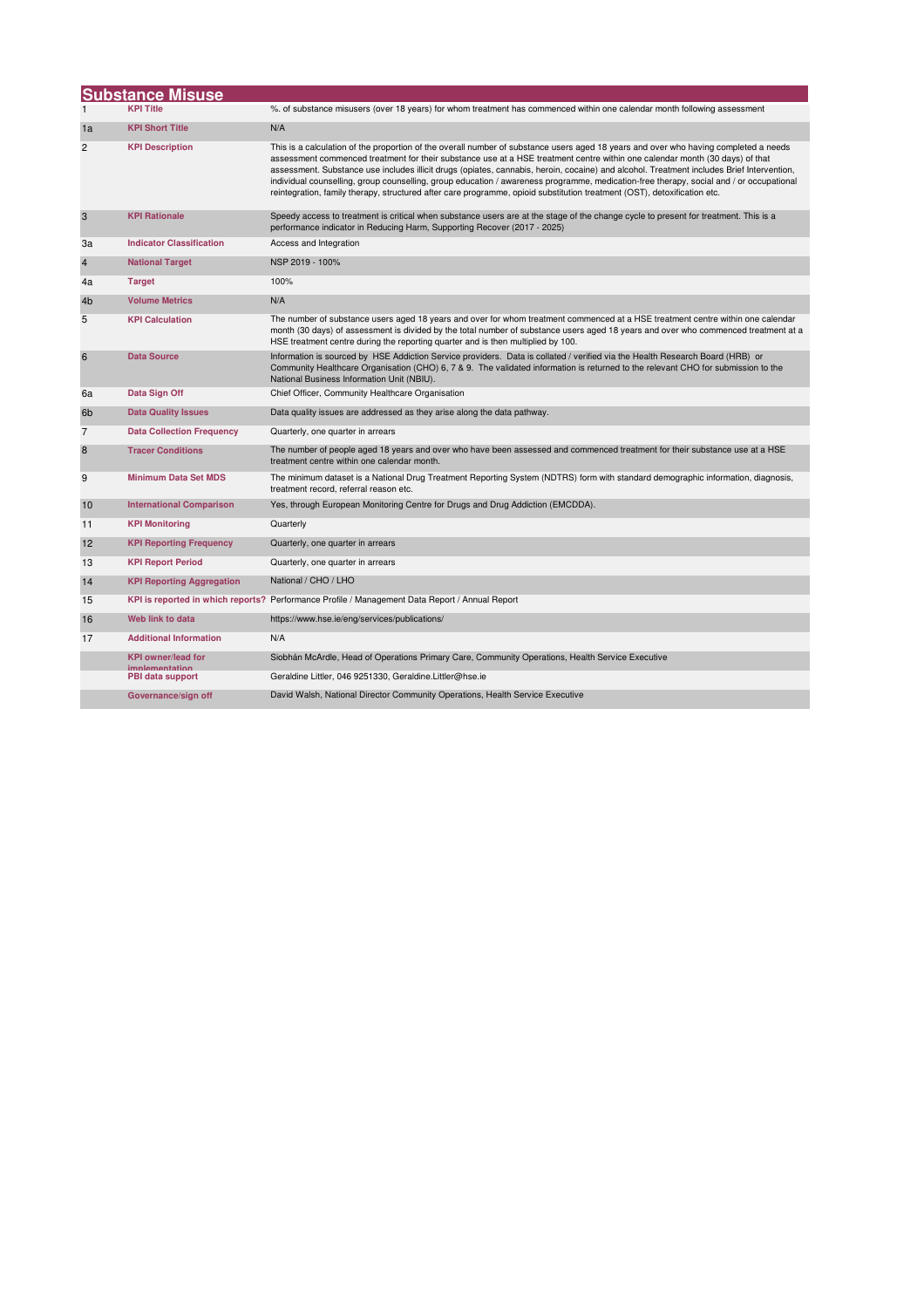|                | <b>Substance Misuse</b>                     |                                                                                                                                                                                                                                                                                                                                                                                                                                                                                                                                                                                                                                         |  |
|----------------|---------------------------------------------|-----------------------------------------------------------------------------------------------------------------------------------------------------------------------------------------------------------------------------------------------------------------------------------------------------------------------------------------------------------------------------------------------------------------------------------------------------------------------------------------------------------------------------------------------------------------------------------------------------------------------------------------|--|
|                | <b>KPI Title</b>                            | No. of substance misusers (over 18 years) for whom treatment has commenced within one calendar month following assessment                                                                                                                                                                                                                                                                                                                                                                                                                                                                                                               |  |
| 1a             | <b>KPI Short Title</b>                      | N/a                                                                                                                                                                                                                                                                                                                                                                                                                                                                                                                                                                                                                                     |  |
| 2              | <b>KPI Description</b>                      | This is a count of the number of substance users, aged 18 years and over, who having completed a needs assessment have commenced<br>treatment at a HSE treatment centre within one calendar month (30 days) of this assessment. Substance use includes illicit drugs (opiates,<br>cannabis, heroin, cocaine) and alcohol. Treatment includes Brief Intervention, individual counselling, group counselling, group education /<br>awareness programme, medication-free therapy, social and / or occupational reintegration, family therapy, structured after care<br>programme, opioid substitution treatment (OST), detoxification etc. |  |
| 3              | <b>KPI Rationale</b>                        | Speedy access to treatment is critical when substance users are at the stage of the change cycle to present for treatment. This is a<br>performance indicator in Reducing Harm, Supporting Recovery (2017-2025).                                                                                                                                                                                                                                                                                                                                                                                                                        |  |
| За             | <b>Indicator Classification</b>             | Access and Integration                                                                                                                                                                                                                                                                                                                                                                                                                                                                                                                                                                                                                  |  |
| $\overline{4}$ | <b>National Target</b>                      | NSP 2019 - 4,884                                                                                                                                                                                                                                                                                                                                                                                                                                                                                                                                                                                                                        |  |
| 4a             | <b>Target</b>                               | CHO 1-716, CHO 2-300, CHO 3-244, CHO 4-530, CHO 5-1,450, CHO 6-389, CHO 7-617, CHO 8-219, CHO 9-419                                                                                                                                                                                                                                                                                                                                                                                                                                                                                                                                     |  |
| 4b             | <b>Volume Metrics</b>                       | N/A                                                                                                                                                                                                                                                                                                                                                                                                                                                                                                                                                                                                                                     |  |
| 5              | <b>KPI Calculation</b>                      | Count all substance users aged 18 years and over who having completed a needs assessment have commenced treatment for their<br>substance use at a HSE treatment centre within one calendar month (30 days) of that assessment, during the reporting quarter.                                                                                                                                                                                                                                                                                                                                                                            |  |
| 6              | <b>Data Source</b>                          | Information is sourced by HSE Addiction Service providers. Data is collated / verified via the Health Research Board (HRB) or Community<br>Healthcare Organisation (CHO) 6, 7 & 9. The validated information is returned to the relevant CHO for submission to the National<br>Business Information Unit (NBIU).                                                                                                                                                                                                                                                                                                                        |  |
| 6a             | Data Sign Off                               | Chief Officer, Community Healthcare Organisation                                                                                                                                                                                                                                                                                                                                                                                                                                                                                                                                                                                        |  |
| 6 <sub>b</sub> | <b>Data Quality Issues</b>                  | Data quality issues are addressed as they arise along the data pathway.                                                                                                                                                                                                                                                                                                                                                                                                                                                                                                                                                                 |  |
| 7              | <b>Data Collection Frequency</b>            | Quarterly, one quarter in arrears                                                                                                                                                                                                                                                                                                                                                                                                                                                                                                                                                                                                       |  |
| 8              | <b>Tracer Conditions</b>                    | The number of people aged 18 years and over who have been assessed and deemed appropriate for treatment for substance use at a<br>HSE treatment centre and have commenced treatment within one calendar month of assessment.                                                                                                                                                                                                                                                                                                                                                                                                            |  |
| 9              | <b>Minimum Data Set MDS</b>                 | The minimum dataset is a National Drug Treatment Reporting System (NDTRS) form with standard demographic information, diagnosis,<br>treatment record, referral reason etc.                                                                                                                                                                                                                                                                                                                                                                                                                                                              |  |
| 10             | <b>International Comparison</b>             | Yes, through European Monitoring Centre for Drugs and Drug Addiction (EMCDDA).                                                                                                                                                                                                                                                                                                                                                                                                                                                                                                                                                          |  |
| 11             | <b>KPI Monitoring</b>                       | Quarterly                                                                                                                                                                                                                                                                                                                                                                                                                                                                                                                                                                                                                               |  |
| 12             | <b>KPI Reporting Frequency</b>              | Quarterly, one quarter in arrears                                                                                                                                                                                                                                                                                                                                                                                                                                                                                                                                                                                                       |  |
| 13             | <b>KPI Report Period</b>                    | Quarterly, one quarter in arrears                                                                                                                                                                                                                                                                                                                                                                                                                                                                                                                                                                                                       |  |
| 14             | <b>KPI Reporting Aggregation</b>            | National / CHO / LHO                                                                                                                                                                                                                                                                                                                                                                                                                                                                                                                                                                                                                    |  |
| 15             |                                             | KPI is reported in which reports? Management Data Report / Annual Report                                                                                                                                                                                                                                                                                                                                                                                                                                                                                                                                                                |  |
| 16             | Web link to data                            | http://www.hse.ie/eng/services/publications/                                                                                                                                                                                                                                                                                                                                                                                                                                                                                                                                                                                            |  |
| 17             | <b>Additional Information</b>               | N/A                                                                                                                                                                                                                                                                                                                                                                                                                                                                                                                                                                                                                                     |  |
|                | <b>KPI owner/lead for</b><br>imnlamantation | Siobhán McArdle, Head of Operations Primary Care, Community Operations, Health Service Executive                                                                                                                                                                                                                                                                                                                                                                                                                                                                                                                                        |  |
|                | PBI data support                            | Geraldine Littler, 046 9251330, Geraldine.Littler@hse.ie                                                                                                                                                                                                                                                                                                                                                                                                                                                                                                                                                                                |  |
|                | Governance/sign off                         | David Walsh, National Director Community Operations, Health Service Executive                                                                                                                                                                                                                                                                                                                                                                                                                                                                                                                                                           |  |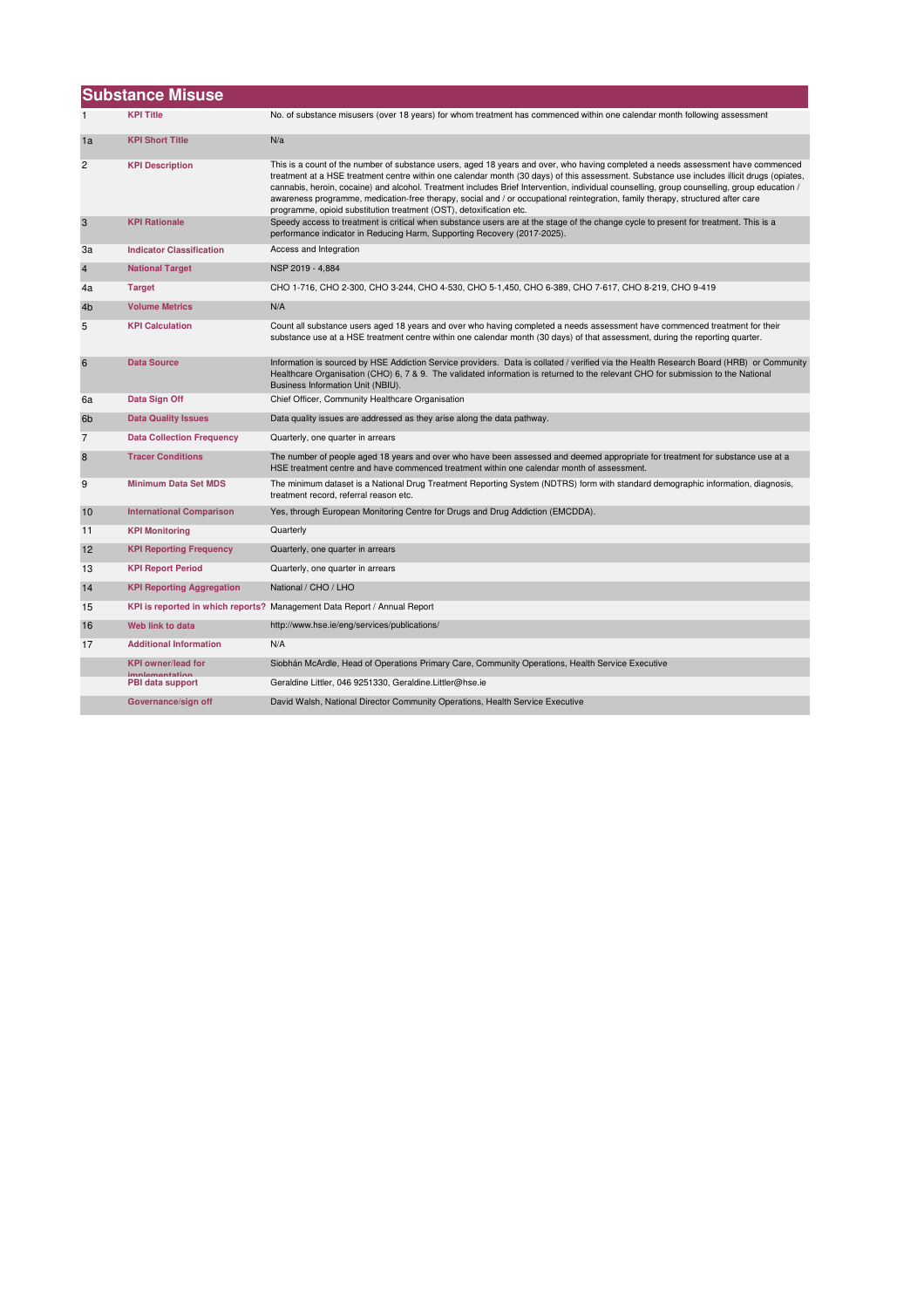|                | <b>Substance Misuse</b>                     |                                                                                                                                                                                                                                                                                                                                                                                                                                                                                                                                                                                                                                                                                                                                                                                                                                                                                                                                                                                                                                                                                       |
|----------------|---------------------------------------------|---------------------------------------------------------------------------------------------------------------------------------------------------------------------------------------------------------------------------------------------------------------------------------------------------------------------------------------------------------------------------------------------------------------------------------------------------------------------------------------------------------------------------------------------------------------------------------------------------------------------------------------------------------------------------------------------------------------------------------------------------------------------------------------------------------------------------------------------------------------------------------------------------------------------------------------------------------------------------------------------------------------------------------------------------------------------------------------|
|                | <b>KPI Title</b>                            | % of substance misusers (under 18 years) for whom treatment has commenced within one week following assessment                                                                                                                                                                                                                                                                                                                                                                                                                                                                                                                                                                                                                                                                                                                                                                                                                                                                                                                                                                        |
| 1a             | <b>KPI Short Title</b>                      | N/A                                                                                                                                                                                                                                                                                                                                                                                                                                                                                                                                                                                                                                                                                                                                                                                                                                                                                                                                                                                                                                                                                   |
| 2              | <b>KPI Description</b>                      | This is a calculation of the proportion of the overall number of substance users under 18 years of age, who having been assessed for<br>treatment have commenced that treatment at a HSE treatment centre within one week (seven days) of that assessment. Substance use<br>includes illicit drugs (opiates, cannabis, heroin, cocaine) and alcohol. Needs assessment aims to determine the seriousness and urgency<br>of the drug / alcohol problem. An assessment of both the nature and extent of the addiction as well as the service users motivation to<br>engage with treatment and rehabilitation services is carried out. It also includes any immediate risk factors and whether or not the service<br>user is suitable for treatment at a particular centre. Treatment includes Brief Intervention, individual counselling, group counselling, group<br>education / awareness programme, medication-free therapy, social and / or occupational reintegration, family therapy, structured after care<br>programme, opioid substitution treatment (OST), detoxification etc. |
| 3              | <b>KPI Rationale</b>                        | Speedy access to treatment is critical when substance users are at the stage of the change cycle to present for treatment, particularly so<br>for young people. This is a performance indicator in Reducing Harm, Supporting Recovery (2017-2025).                                                                                                                                                                                                                                                                                                                                                                                                                                                                                                                                                                                                                                                                                                                                                                                                                                    |
| За             | <b>Indicator Classification</b>             | Access and Integration                                                                                                                                                                                                                                                                                                                                                                                                                                                                                                                                                                                                                                                                                                                                                                                                                                                                                                                                                                                                                                                                |
| $\overline{4}$ | <b>National Target</b>                      | NSP 2019 - 100%                                                                                                                                                                                                                                                                                                                                                                                                                                                                                                                                                                                                                                                                                                                                                                                                                                                                                                                                                                                                                                                                       |
| 4a             | <b>Target</b>                               | 100%                                                                                                                                                                                                                                                                                                                                                                                                                                                                                                                                                                                                                                                                                                                                                                                                                                                                                                                                                                                                                                                                                  |
| 4b             | <b>Volume Metrics</b>                       | N/A                                                                                                                                                                                                                                                                                                                                                                                                                                                                                                                                                                                                                                                                                                                                                                                                                                                                                                                                                                                                                                                                                   |
| 5              | <b>KPI Calculation</b>                      | The number of substance users aged under 18 years for whom treatment at a HSE treatment centre commenced within one week (seven<br>days) following assessment is divided by the total number of substance users aged under 18 years treated at a HSE treatment centre<br>during the reporting quarter and is then multiplied by 100.                                                                                                                                                                                                                                                                                                                                                                                                                                                                                                                                                                                                                                                                                                                                                  |
| 6              | <b>Data Source</b>                          | Information is sourced by HSE Addiction Service providers. Data is collated / verified via the Health Research Board (HRB) or Community<br>Healthcare Organisation (CHO) 6, 7 & 9. The validated information is returned to the relevant CHO for submission to the National<br>Business Information Unit (NBIU).                                                                                                                                                                                                                                                                                                                                                                                                                                                                                                                                                                                                                                                                                                                                                                      |
| 6a             | Data Sign Off                               | Chief Officer, Community Healthcare Organisation                                                                                                                                                                                                                                                                                                                                                                                                                                                                                                                                                                                                                                                                                                                                                                                                                                                                                                                                                                                                                                      |
| 6 <sub>b</sub> | <b>Data Quality Issues</b>                  | Data quality issues are addressed as they arise along the data pathway.                                                                                                                                                                                                                                                                                                                                                                                                                                                                                                                                                                                                                                                                                                                                                                                                                                                                                                                                                                                                               |
| 7              | <b>Data Collection Frequency</b>            | Quarterly, one quarter in arrears                                                                                                                                                                                                                                                                                                                                                                                                                                                                                                                                                                                                                                                                                                                                                                                                                                                                                                                                                                                                                                                     |
| 8              | <b>Tracer Conditions</b>                    | The number of people under the age of 18 years who have been assessed and commenced treatment at a HSE treatment centre for their<br>substance use within one week of this assessment.                                                                                                                                                                                                                                                                                                                                                                                                                                                                                                                                                                                                                                                                                                                                                                                                                                                                                                |
| 9              | <b>Minimum Data Set MDS</b>                 | The minimum dataset is a National Drug Treatment Reporting System (NDTRS) form with standard demographic information, diagnosis,<br>treatment record, referral reason etc.                                                                                                                                                                                                                                                                                                                                                                                                                                                                                                                                                                                                                                                                                                                                                                                                                                                                                                            |
| 10             | <b>International Comparison</b>             | Yes, through European Monitoring Centre for Drugs and Drug Addiction (EMCDDA).                                                                                                                                                                                                                                                                                                                                                                                                                                                                                                                                                                                                                                                                                                                                                                                                                                                                                                                                                                                                        |
| 11             | <b>KPI Monitoring</b>                       | Quarterly                                                                                                                                                                                                                                                                                                                                                                                                                                                                                                                                                                                                                                                                                                                                                                                                                                                                                                                                                                                                                                                                             |
| 12             | <b>KPI Reporting Frequency</b>              | Quarterly, one quarter in arrears                                                                                                                                                                                                                                                                                                                                                                                                                                                                                                                                                                                                                                                                                                                                                                                                                                                                                                                                                                                                                                                     |
| 13             | <b>KPI Report Period</b>                    | Quarterly, one quarter in arrears                                                                                                                                                                                                                                                                                                                                                                                                                                                                                                                                                                                                                                                                                                                                                                                                                                                                                                                                                                                                                                                     |
| 14             | <b>KPI Reporting Aggregation</b>            | National / CHO / LHO                                                                                                                                                                                                                                                                                                                                                                                                                                                                                                                                                                                                                                                                                                                                                                                                                                                                                                                                                                                                                                                                  |
| 15             |                                             | KPI is reported in which reports? Performance Profile / Management Data Report / Annual Report                                                                                                                                                                                                                                                                                                                                                                                                                                                                                                                                                                                                                                                                                                                                                                                                                                                                                                                                                                                        |
| 16             | Web link to data                            | http://www.hse.ie/eng/services/publications/                                                                                                                                                                                                                                                                                                                                                                                                                                                                                                                                                                                                                                                                                                                                                                                                                                                                                                                                                                                                                                          |
| 17             | <b>Additional Information</b>               | N/A                                                                                                                                                                                                                                                                                                                                                                                                                                                                                                                                                                                                                                                                                                                                                                                                                                                                                                                                                                                                                                                                                   |
|                | <b>KPI</b> owner/lead for<br>implementation | Siobhán McArdle, Head of Operations Primary Care, Community Operations, Health Service Executive                                                                                                                                                                                                                                                                                                                                                                                                                                                                                                                                                                                                                                                                                                                                                                                                                                                                                                                                                                                      |
|                | PBI data support                            | Geraldine Littler, 046 9251330, Geraldine.Littler@hse.ie                                                                                                                                                                                                                                                                                                                                                                                                                                                                                                                                                                                                                                                                                                                                                                                                                                                                                                                                                                                                                              |
|                | Governance/sign off                         | David Walsh, National Director Community Operations, Health Service Executive                                                                                                                                                                                                                                                                                                                                                                                                                                                                                                                                                                                                                                                                                                                                                                                                                                                                                                                                                                                                         |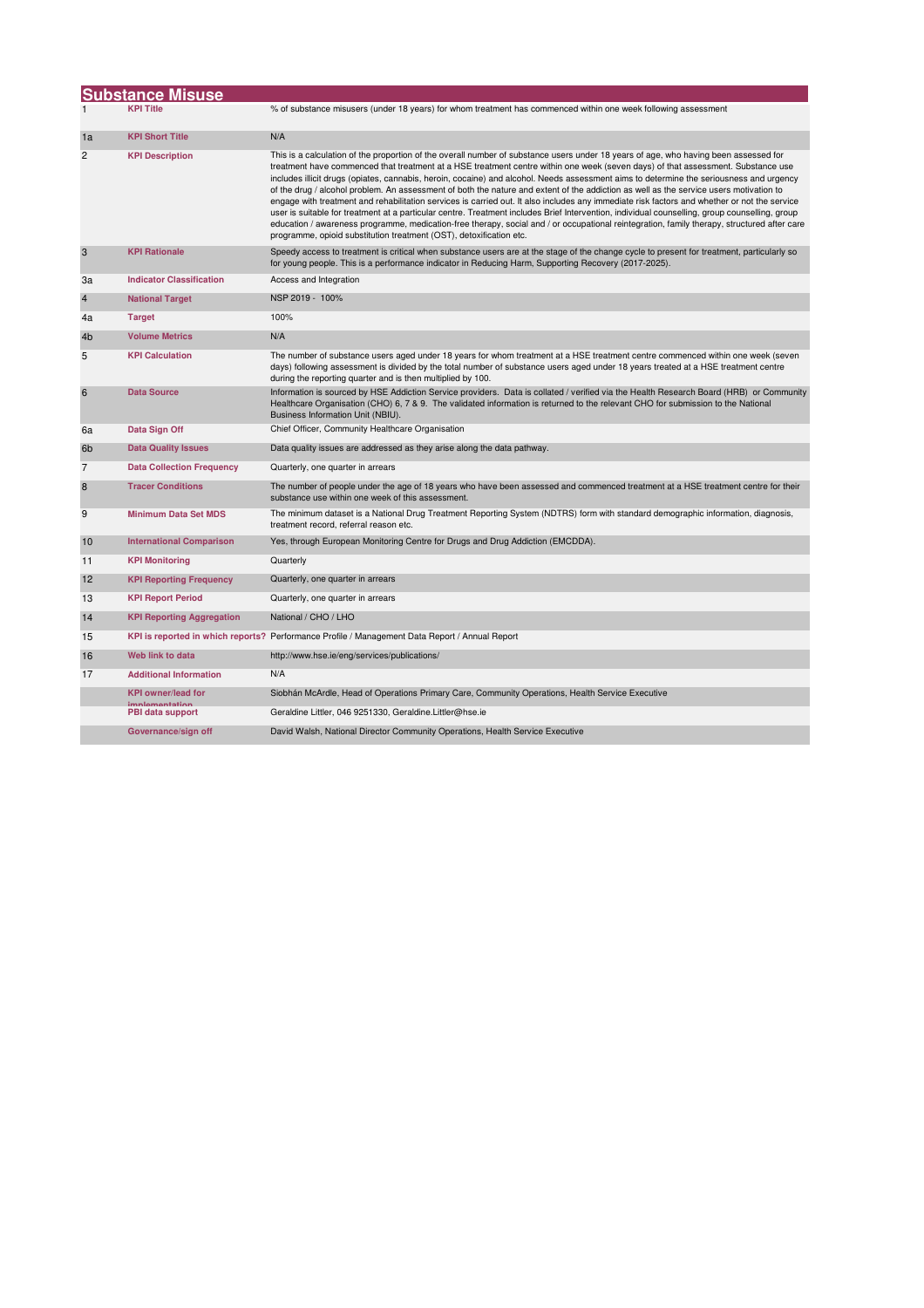|                | <b>Substance Misuse</b>                     |                                                                                                                                                                                                                                                                                                                                                                                                                                                                                                                                                                                                                                                                                                                                                                                                                                                                                                                                                                                                                                                  |
|----------------|---------------------------------------------|--------------------------------------------------------------------------------------------------------------------------------------------------------------------------------------------------------------------------------------------------------------------------------------------------------------------------------------------------------------------------------------------------------------------------------------------------------------------------------------------------------------------------------------------------------------------------------------------------------------------------------------------------------------------------------------------------------------------------------------------------------------------------------------------------------------------------------------------------------------------------------------------------------------------------------------------------------------------------------------------------------------------------------------------------|
|                |                                             | No. of substance misusers (under 18 years) for whom treatment has commenced within one week following assessment                                                                                                                                                                                                                                                                                                                                                                                                                                                                                                                                                                                                                                                                                                                                                                                                                                                                                                                                 |
| 1a             | <b>KPI Short Title</b>                      | N/A                                                                                                                                                                                                                                                                                                                                                                                                                                                                                                                                                                                                                                                                                                                                                                                                                                                                                                                                                                                                                                              |
| 2              | <b>KPI Description</b>                      | This is a count of the number of substance users, aged under 18 years, who having completed a needs assessment have commenced<br>treatment at a HSE treatment centre within one week (seven days) of that assessment. Substance use includes illicit drugs (opiates,<br>cannabis, heroin, cocaine) and alcohol. Needs assessment aims to determine the seriousness and urgency of the drug / alcohol problem.<br>An assessment of both the nature and extent of the addiction as well as the service users motivation to engage with treatment and<br>rehabilitation services is carried out. It also includes any immediate risk factors and whether or not the service user is suitable for treatment<br>at a particular centre. Treatment includes Brief Intervention, individual counselling, group counselling, group education / awareness<br>programme, medication-free therapy, social and / or occupational reintegration, family therapy, structured after care programme, opioid<br>substitution treatment (OST), detoxification etc. |
| 3              | <b>KPI Rationale</b>                        | Speedy access to treatment is critical when substance users are at the stage of the change cycle to present for treatment, particularly so<br>for young people.                                                                                                                                                                                                                                                                                                                                                                                                                                                                                                                                                                                                                                                                                                                                                                                                                                                                                  |
| За             | <b>Indicator Classification</b>             | Access and Integration                                                                                                                                                                                                                                                                                                                                                                                                                                                                                                                                                                                                                                                                                                                                                                                                                                                                                                                                                                                                                           |
| 4              | <b>National Target</b>                      | NSP 2019 - 340                                                                                                                                                                                                                                                                                                                                                                                                                                                                                                                                                                                                                                                                                                                                                                                                                                                                                                                                                                                                                                   |
| 4a             | <b>Target</b>                               | CHO 1-40, CHO 2-36, CHO 3-4, CHO 4-12, CHO 5-56, CHO 6-12, CHO 7-48, CHO 8-72, CHO 9-60                                                                                                                                                                                                                                                                                                                                                                                                                                                                                                                                                                                                                                                                                                                                                                                                                                                                                                                                                          |
| 4 <sub>b</sub> | <b>Volume Metrics</b>                       | N/A                                                                                                                                                                                                                                                                                                                                                                                                                                                                                                                                                                                                                                                                                                                                                                                                                                                                                                                                                                                                                                              |
| 5              | <b>KPI Calculation</b>                      | Count all substance users aged under 18 years of age who having completed a needs assessment have commenced treatment at a HSE<br>treatment centre within one week (seven days) of this assessment, during the reporting quarter.                                                                                                                                                                                                                                                                                                                                                                                                                                                                                                                                                                                                                                                                                                                                                                                                                |
| 6              | <b>Data Source</b>                          | Information is sourced by HSE Addiction Service providers. Data is collated / verified via the Health Research Board (HRB) or Community<br>Healthcare Organisation (CHO) 6, 7 & 9. The validated information is returned to the relevant CHO for submission to the National<br>Business Information Unit (NBIU).                                                                                                                                                                                                                                                                                                                                                                                                                                                                                                                                                                                                                                                                                                                                 |
| 6a             | Data Sign Off                               | Chief Officer, Community Healthcare Organisation                                                                                                                                                                                                                                                                                                                                                                                                                                                                                                                                                                                                                                                                                                                                                                                                                                                                                                                                                                                                 |
| 6 <sub>b</sub> | <b>Data Quality Issues</b>                  | Data quality issues are addressed as they arise along the data pathway.                                                                                                                                                                                                                                                                                                                                                                                                                                                                                                                                                                                                                                                                                                                                                                                                                                                                                                                                                                          |
| 7              | <b>Data Collection Frequency</b>            | Quarterly, one quarter in arrears                                                                                                                                                                                                                                                                                                                                                                                                                                                                                                                                                                                                                                                                                                                                                                                                                                                                                                                                                                                                                |
| 8              | <b>Tracer Conditions</b>                    | The number of people under the age of 18 years who have been assessed and commenced treatment for their substance use at a HSE<br>treatment centre within one week of this assessment.                                                                                                                                                                                                                                                                                                                                                                                                                                                                                                                                                                                                                                                                                                                                                                                                                                                           |
| 9              | <b>Minimum Data Set MDS</b>                 | The minimum dataset is a National Drug Treatment Reporting System (NDTRS) form with standard demographic information, diagnosis,<br>treatment record, referral reason etc.                                                                                                                                                                                                                                                                                                                                                                                                                                                                                                                                                                                                                                                                                                                                                                                                                                                                       |
| 10             | <b>International Comparison</b>             | Yes, through European Monitoring Centre for Drugs and Drug Addiction (EMCDDA).                                                                                                                                                                                                                                                                                                                                                                                                                                                                                                                                                                                                                                                                                                                                                                                                                                                                                                                                                                   |
| 11             | <b>KPI Monitoring</b>                       | Quarterly                                                                                                                                                                                                                                                                                                                                                                                                                                                                                                                                                                                                                                                                                                                                                                                                                                                                                                                                                                                                                                        |
| 12             | <b>KPI Reporting Frequency</b>              | Quarterly, one quarter in arrears                                                                                                                                                                                                                                                                                                                                                                                                                                                                                                                                                                                                                                                                                                                                                                                                                                                                                                                                                                                                                |
| 13             | <b>KPI Report Period</b>                    | Quarterly, one quarter in arrears                                                                                                                                                                                                                                                                                                                                                                                                                                                                                                                                                                                                                                                                                                                                                                                                                                                                                                                                                                                                                |
| 14             | <b>KPI Reporting Aggregation</b>            | National / CHO / LHO                                                                                                                                                                                                                                                                                                                                                                                                                                                                                                                                                                                                                                                                                                                                                                                                                                                                                                                                                                                                                             |
| 15             |                                             | KPI is reported in which reports? Management Data Report / Annual Report                                                                                                                                                                                                                                                                                                                                                                                                                                                                                                                                                                                                                                                                                                                                                                                                                                                                                                                                                                         |
| 16             | Web link to data                            | http://www.hse.ie/eng/services/publications/                                                                                                                                                                                                                                                                                                                                                                                                                                                                                                                                                                                                                                                                                                                                                                                                                                                                                                                                                                                                     |
| 17             | <b>Additional Information</b>               | N/A                                                                                                                                                                                                                                                                                                                                                                                                                                                                                                                                                                                                                                                                                                                                                                                                                                                                                                                                                                                                                                              |
|                | <b>KPI</b> owner/lead for<br>imnlamantation | Siobhán McArdle, Head of Operations Primary Care, Community Operations, Health Service Executive                                                                                                                                                                                                                                                                                                                                                                                                                                                                                                                                                                                                                                                                                                                                                                                                                                                                                                                                                 |
|                | PBI data support                            | Geraldine Littler, 046 9251330, Geraldine.Littler@hse.ie                                                                                                                                                                                                                                                                                                                                                                                                                                                                                                                                                                                                                                                                                                                                                                                                                                                                                                                                                                                         |
|                | Governance/sign off                         | David Walsh, National Director Community Operations, Health Service Executive                                                                                                                                                                                                                                                                                                                                                                                                                                                                                                                                                                                                                                                                                                                                                                                                                                                                                                                                                                    |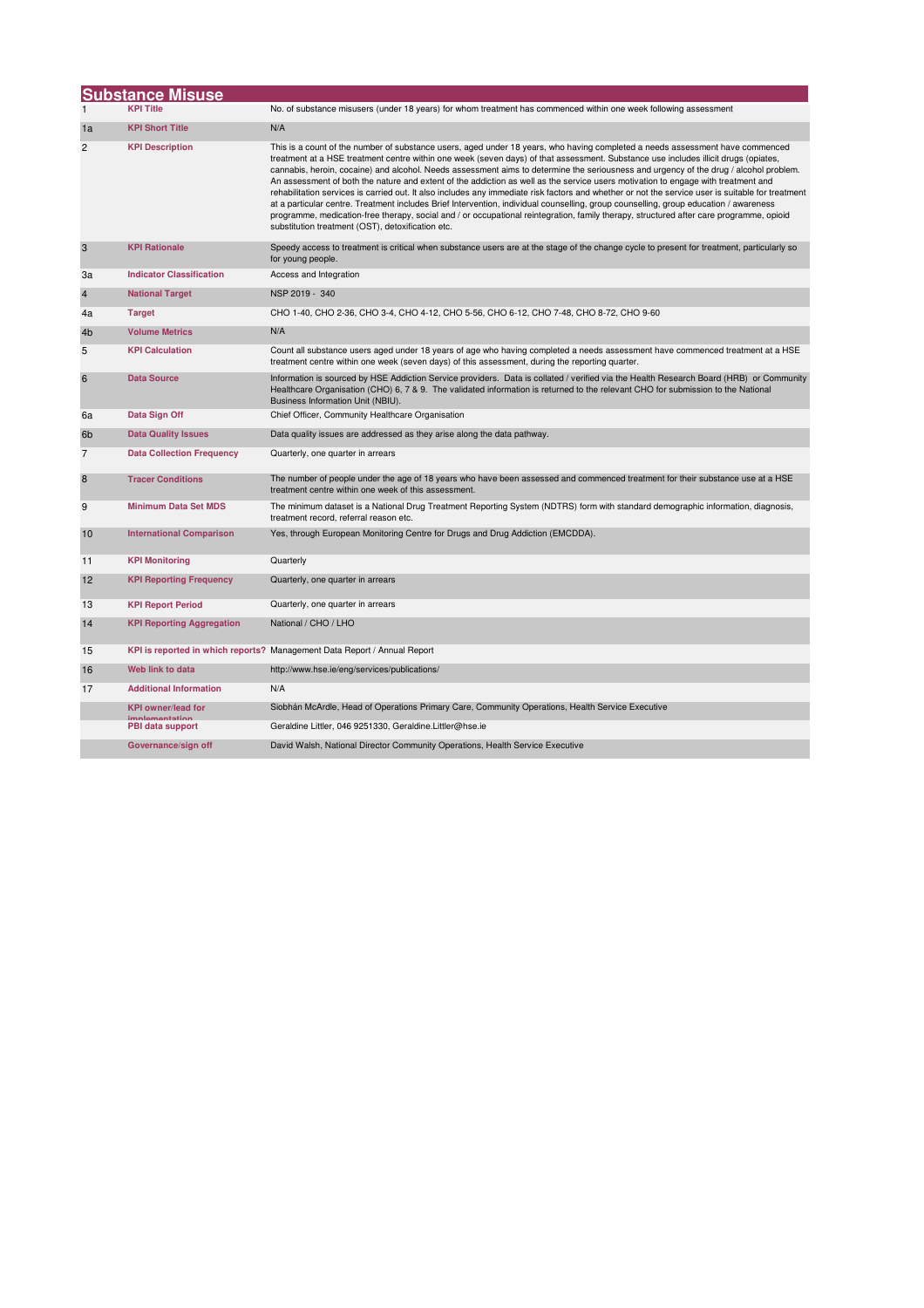|                | <b>Opioid Substitution</b>                               |                                                                                                                                                                                                                                                                                                                                                                                                                                                                                                                                                                                                                                                                                                                                                                                                                                                                                                                                                                                                                                                                                                                                                                                                                                           |  |  |
|----------------|----------------------------------------------------------|-------------------------------------------------------------------------------------------------------------------------------------------------------------------------------------------------------------------------------------------------------------------------------------------------------------------------------------------------------------------------------------------------------------------------------------------------------------------------------------------------------------------------------------------------------------------------------------------------------------------------------------------------------------------------------------------------------------------------------------------------------------------------------------------------------------------------------------------------------------------------------------------------------------------------------------------------------------------------------------------------------------------------------------------------------------------------------------------------------------------------------------------------------------------------------------------------------------------------------------------|--|--|
| $\mathbf{1}$   | <b>KPI Title</b>                                         | Total no. of clients in receipt of opioid substitution treatment (outside prisons)                                                                                                                                                                                                                                                                                                                                                                                                                                                                                                                                                                                                                                                                                                                                                                                                                                                                                                                                                                                                                                                                                                                                                        |  |  |
| 1a             | <b>KPI Short Title</b>                                   | N/A                                                                                                                                                                                                                                                                                                                                                                                                                                                                                                                                                                                                                                                                                                                                                                                                                                                                                                                                                                                                                                                                                                                                                                                                                                       |  |  |
| $\overline{c}$ | <b>KPI Description</b>                                   | This is a count of the number of clients (outside prisons) receiving opioid substitution treatment (OST) in all settings (clinics, with level 1<br>and 2 General Practitioners (GPs)) at the end of the calendar month as recorded on the Central Treatment Lists (CTLs). In Ireland, OST<br>refers to the provision of both methadone and buprenorphine / buprenorphine-naloxone only products. OST is provided in HSE drug<br>treatment clinics and by GPs (levels 1 and 2) who have completed recognised training programmes co-ordinated by the Irish College of<br>General Practitioners (ICGP). As per HSE published OST Guidelines (https://www.hse.ie/eng/services/publications/Primary/clinical-<br>guidelines-for-opioid-substitutio+A4-treatment.pdf), OST is described within the five phases of: assessing dependency (not specific to<br>level 1 or 2 GPs), induction, stabilisation, maintenance and detoxification. Level 1 GPs can treat clients in the maintenance and<br>detoxification phases of OST in their own practice. Level 2 GPs can treat clients at all phases of OST. OST should be provided at the<br>lowest level of complexity, matching the clients needs and as close to the clients home as possible. |  |  |
| 3              | <b>KPI Rationale</b>                                     | OST is considered a key component in the treatment of opioid dependence and plays an important role in rehabilitation and recovery. It<br>is provided in HSE drug treatment clinics and by level 1 and 2 GPs. It is important to track the overall numbers in treatment in all service<br>settings                                                                                                                                                                                                                                                                                                                                                                                                                                                                                                                                                                                                                                                                                                                                                                                                                                                                                                                                        |  |  |
| За             | <b>Indicator Classification</b>                          | Access and Integration                                                                                                                                                                                                                                                                                                                                                                                                                                                                                                                                                                                                                                                                                                                                                                                                                                                                                                                                                                                                                                                                                                                                                                                                                    |  |  |
| 4              | <b>National Target</b>                                   | NSP 2019 - 10,063                                                                                                                                                                                                                                                                                                                                                                                                                                                                                                                                                                                                                                                                                                                                                                                                                                                                                                                                                                                                                                                                                                                                                                                                                         |  |  |
| 4a             | <b>Target</b>                                            | CHO1 (99), CHO2 (153), CHO3 (402), CHO4 (513), CHO5 (572), CHO6 (1,020), CHO7 (3,666), CHO8 (712), CHO9 (2,926)                                                                                                                                                                                                                                                                                                                                                                                                                                                                                                                                                                                                                                                                                                                                                                                                                                                                                                                                                                                                                                                                                                                           |  |  |
| 4b             | <b>Volume Metrics</b>                                    | N/A                                                                                                                                                                                                                                                                                                                                                                                                                                                                                                                                                                                                                                                                                                                                                                                                                                                                                                                                                                                                                                                                                                                                                                                                                                       |  |  |
| 5              | <b>KPI Calculation</b>                                   | Count, the number of clients (outside prisons) in all settings (HSE drug treatment clinics, level 2 and 1 GPs) recorded on the CTLs as<br>receiving OST at the end of the calendar month.                                                                                                                                                                                                                                                                                                                                                                                                                                                                                                                                                                                                                                                                                                                                                                                                                                                                                                                                                                                                                                                 |  |  |
| 6              | <b>Data Source</b>                                       | The CTL consists of a complete register of all individuals receiving methadone (as treatment for problem with opiate use) in Ireland and<br>is the administrative database to regulate the dispensing of methadone treatment. A separate database records individuals in receipt of<br>buprenorphine / buprenorphine-naloxone products. Collectively these are referred to here as the CTLs.                                                                                                                                                                                                                                                                                                                                                                                                                                                                                                                                                                                                                                                                                                                                                                                                                                              |  |  |
| 6a             | Data Sign Off                                            | Chief Officer, Community Healthcare Organisation                                                                                                                                                                                                                                                                                                                                                                                                                                                                                                                                                                                                                                                                                                                                                                                                                                                                                                                                                                                                                                                                                                                                                                                          |  |  |
| 6b             | <b>Data Quality Issues</b>                               | Data quality issues are addressed as they arise along the data pathway.                                                                                                                                                                                                                                                                                                                                                                                                                                                                                                                                                                                                                                                                                                                                                                                                                                                                                                                                                                                                                                                                                                                                                                   |  |  |
| 7              | <b>Data Collection Frequency</b>                         | Monthly in arrears                                                                                                                                                                                                                                                                                                                                                                                                                                                                                                                                                                                                                                                                                                                                                                                                                                                                                                                                                                                                                                                                                                                                                                                                                        |  |  |
| 8              | <b>Tracer Conditions</b>                                 | Clients in receipt of OST in HSE drug treatment clinics or with level 2 or 1 GPs at the end of the calendar month as recorded on the<br>CTLs.                                                                                                                                                                                                                                                                                                                                                                                                                                                                                                                                                                                                                                                                                                                                                                                                                                                                                                                                                                                                                                                                                             |  |  |
| 9              | <b>Minimum Data Set MDS</b>                              | The minimum dataset comprises the CTL entry forms (methadone and buprenorphine / buprenorphine-naloxone) which record<br>prescribing clinic and treatment date.                                                                                                                                                                                                                                                                                                                                                                                                                                                                                                                                                                                                                                                                                                                                                                                                                                                                                                                                                                                                                                                                           |  |  |
| 10             | <b>International Comparison</b>                          | Engagement and retention of clients in OST is an internationally recognised metric.                                                                                                                                                                                                                                                                                                                                                                                                                                                                                                                                                                                                                                                                                                                                                                                                                                                                                                                                                                                                                                                                                                                                                       |  |  |
| 11             | <b>KPI Monitoring</b>                                    | Monthly in arrears                                                                                                                                                                                                                                                                                                                                                                                                                                                                                                                                                                                                                                                                                                                                                                                                                                                                                                                                                                                                                                                                                                                                                                                                                        |  |  |
| 12             | <b>KPI Reporting Frequency</b>                           | Monthly in arrears                                                                                                                                                                                                                                                                                                                                                                                                                                                                                                                                                                                                                                                                                                                                                                                                                                                                                                                                                                                                                                                                                                                                                                                                                        |  |  |
| 13             | <b>KPI Report Period</b>                                 | Monthly in arrears                                                                                                                                                                                                                                                                                                                                                                                                                                                                                                                                                                                                                                                                                                                                                                                                                                                                                                                                                                                                                                                                                                                                                                                                                        |  |  |
| 14             | <b>KPI Reporting Aggregation</b>                         | National / CHO / LHO                                                                                                                                                                                                                                                                                                                                                                                                                                                                                                                                                                                                                                                                                                                                                                                                                                                                                                                                                                                                                                                                                                                                                                                                                      |  |  |
| 15             | KPI is reported in which reports? Management Data Report |                                                                                                                                                                                                                                                                                                                                                                                                                                                                                                                                                                                                                                                                                                                                                                                                                                                                                                                                                                                                                                                                                                                                                                                                                                           |  |  |
| 16             | Web link to data                                         | http://www.hse.ie/eng/services/publications/                                                                                                                                                                                                                                                                                                                                                                                                                                                                                                                                                                                                                                                                                                                                                                                                                                                                                                                                                                                                                                                                                                                                                                                              |  |  |
| 17             | <b>Additional Information</b>                            | N/A                                                                                                                                                                                                                                                                                                                                                                                                                                                                                                                                                                                                                                                                                                                                                                                                                                                                                                                                                                                                                                                                                                                                                                                                                                       |  |  |
|                | <b>KPI owner/lead for</b><br>implementation              | Siobhán McArdle, Head of Operations Primary Care, Community Operations, Health Service Executive                                                                                                                                                                                                                                                                                                                                                                                                                                                                                                                                                                                                                                                                                                                                                                                                                                                                                                                                                                                                                                                                                                                                          |  |  |
|                | PBI data support                                         | Geraldine Littler, 046 9251330, Geraldine.Littler@hse.ie                                                                                                                                                                                                                                                                                                                                                                                                                                                                                                                                                                                                                                                                                                                                                                                                                                                                                                                                                                                                                                                                                                                                                                                  |  |  |
|                | Governance/sign off                                      | David Walsh, National Director Community Operations, Health Service Executive                                                                                                                                                                                                                                                                                                                                                                                                                                                                                                                                                                                                                                                                                                                                                                                                                                                                                                                                                                                                                                                                                                                                                             |  |  |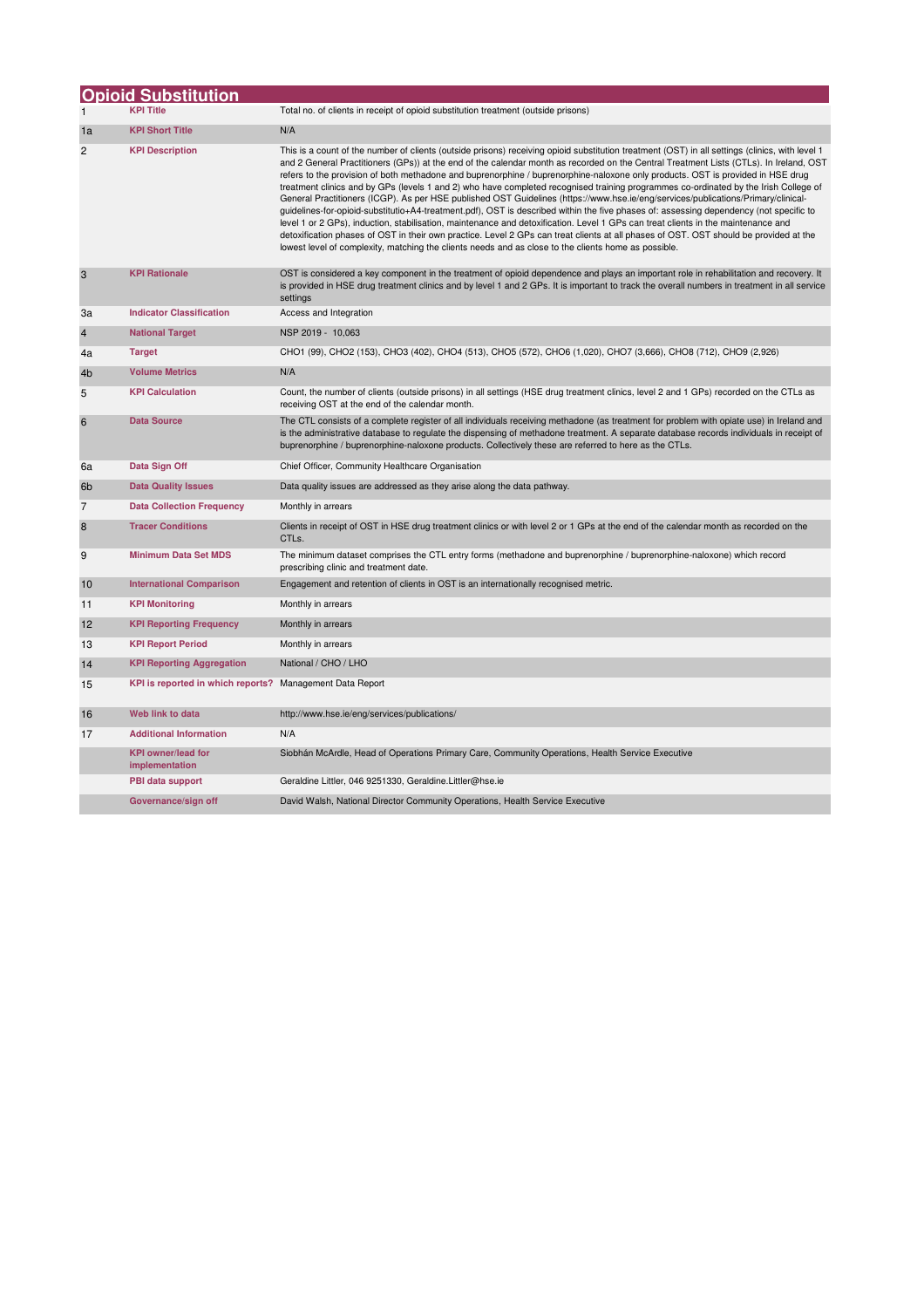|                | <b>Opioid Substitution</b>                  |                                                                                                                                                                                                                                                                                                                                                                                                                                                                                                                                                                                                                                                                                                                                                                                                                                                                                                                                                                                                                                                                                                                                                                                                                                                                                                                                                                                                                                                                                                                                                                |
|----------------|---------------------------------------------|----------------------------------------------------------------------------------------------------------------------------------------------------------------------------------------------------------------------------------------------------------------------------------------------------------------------------------------------------------------------------------------------------------------------------------------------------------------------------------------------------------------------------------------------------------------------------------------------------------------------------------------------------------------------------------------------------------------------------------------------------------------------------------------------------------------------------------------------------------------------------------------------------------------------------------------------------------------------------------------------------------------------------------------------------------------------------------------------------------------------------------------------------------------------------------------------------------------------------------------------------------------------------------------------------------------------------------------------------------------------------------------------------------------------------------------------------------------------------------------------------------------------------------------------------------------|
| $\mathbf{1}$   | <b>KPI Title</b>                            | Average Waiting Time from opioid substitution assessment to exit from waiting list or treatment commenced                                                                                                                                                                                                                                                                                                                                                                                                                                                                                                                                                                                                                                                                                                                                                                                                                                                                                                                                                                                                                                                                                                                                                                                                                                                                                                                                                                                                                                                      |
| 1a             | <b>KPI Short Title</b>                      | N/A                                                                                                                                                                                                                                                                                                                                                                                                                                                                                                                                                                                                                                                                                                                                                                                                                                                                                                                                                                                                                                                                                                                                                                                                                                                                                                                                                                                                                                                                                                                                                            |
| 2              | <b>KPI Description</b>                      | This is a calculation of the average number of days following assessment for opioid substitution treatmet (OST) that a client who meets<br>the criteria for OST treatment waited to:<br>(i) commence this treatment (if a treatment place was immediately available) or<br>(ii) exit from the waiting list for such treatment when a treatment place became available or<br>(iii) exit the waiting list as he / she no longer meets the treatment criteria.<br>In Ireland, OST refers to the provision of both methadone and buprenorphine / buprenorphine-naloxone only products. Assessment is<br>undertaken in HSE drug treatment clinics and by level 2 GPs in the community who have completed recognised training programmes<br>co-ordinated by the Irish College of General Practitioners. Once a diagnosis of opioid dependence is confirmed and the client has met<br>the criteria for treatment commencement, the client commences OST if a treatment place is available in the clinic / with the level 2 GP.<br>Otherwise he / she is placed on the National Treatment Waiting List (NWL) until a place becomes available. If during the period of<br>waiting for a treatment place, the client no longer consents to engaging in the treatment or no longer fulfills the treatment criteria he / she<br>exits the waiting list. This metric reflects the average waiting time, following assessment for OST, of all clients who waited to commence<br>such treatment or to be removed from the treatment waiting list during the reporting period. |
| 3              | <b>KPI Rationale</b>                        | OST is considered a key component in the treatment of opioid dependence and plays an important role in rehabilitation and recovery.<br>Timely access to treatment is critical when users have been assessed as suitable at this stage of the change cycle. It is therefore<br>important to track the waiting times of people deemed suitable to avail of OST services from assessment to treatment commencement<br>or exit from the treatment waiting list.                                                                                                                                                                                                                                                                                                                                                                                                                                                                                                                                                                                                                                                                                                                                                                                                                                                                                                                                                                                                                                                                                                    |
| 3a             | <b>Indicator Classification</b>             | Access and Integration                                                                                                                                                                                                                                                                                                                                                                                                                                                                                                                                                                                                                                                                                                                                                                                                                                                                                                                                                                                                                                                                                                                                                                                                                                                                                                                                                                                                                                                                                                                                         |
| 4              | <b>National Target</b>                      | NSP 2019 - 28 days                                                                                                                                                                                                                                                                                                                                                                                                                                                                                                                                                                                                                                                                                                                                                                                                                                                                                                                                                                                                                                                                                                                                                                                                                                                                                                                                                                                                                                                                                                                                             |
| 4a             | <b>Target</b>                               | CHO 1-28 days, CHO 2-28 days, CHO 3-28 days, CHO 4-28 days, CHO 5-28 days, CHO 6-28 days, CHO 7-28 days, CHO 8-28 days,<br>CHO 9-28 days                                                                                                                                                                                                                                                                                                                                                                                                                                                                                                                                                                                                                                                                                                                                                                                                                                                                                                                                                                                                                                                                                                                                                                                                                                                                                                                                                                                                                       |
| 4b             | <b>Volume Metrics</b>                       | N/A                                                                                                                                                                                                                                                                                                                                                                                                                                                                                                                                                                                                                                                                                                                                                                                                                                                                                                                                                                                                                                                                                                                                                                                                                                                                                                                                                                                                                                                                                                                                                            |
| 5              | <b>KPI Calculation</b>                      | Count the number of days:<br>(i) that each client assessed and meeting the criteria for OST treatment waited to commence his / her OST treatment, including time<br>spent on the NWL, during the reporting period.<br>(ii) that those clients who were assessed and met the criteria for OST treatment waited prior to exiting the waiting list as they no longer<br>fulfilled the treatment criteria during the reporting period.<br>Combine the waiting times from (i) and (ii) and divide it by the total number of people who commenced treatment or exited the waiting list<br>during the renorting neriod                                                                                                                                                                                                                                                                                                                                                                                                                                                                                                                                                                                                                                                                                                                                                                                                                                                                                                                                                |
| 6              | <b>Data Source</b>                          | Addiction Service Clinics, National GP Co-ordinator                                                                                                                                                                                                                                                                                                                                                                                                                                                                                                                                                                                                                                                                                                                                                                                                                                                                                                                                                                                                                                                                                                                                                                                                                                                                                                                                                                                                                                                                                                            |
| 6a             | Data Sign Off                               | National Social Inclusion Office                                                                                                                                                                                                                                                                                                                                                                                                                                                                                                                                                                                                                                                                                                                                                                                                                                                                                                                                                                                                                                                                                                                                                                                                                                                                                                                                                                                                                                                                                                                               |
| 6b             | <b>Data Quality Issues</b>                  | Data quality issues are addressed as they arise along the data pathway.                                                                                                                                                                                                                                                                                                                                                                                                                                                                                                                                                                                                                                                                                                                                                                                                                                                                                                                                                                                                                                                                                                                                                                                                                                                                                                                                                                                                                                                                                        |
| $\overline{7}$ | <b>Data Collection Frequency</b>            | Monthly in arrears                                                                                                                                                                                                                                                                                                                                                                                                                                                                                                                                                                                                                                                                                                                                                                                                                                                                                                                                                                                                                                                                                                                                                                                                                                                                                                                                                                                                                                                                                                                                             |
| 8              | <b>Tracer Conditions</b>                    | Waiting times from OST assessment to treatment commencement or removal from waiting list due to criteria unfilled.                                                                                                                                                                                                                                                                                                                                                                                                                                                                                                                                                                                                                                                                                                                                                                                                                                                                                                                                                                                                                                                                                                                                                                                                                                                                                                                                                                                                                                             |
| 9              | <b>Minimum Data Set MDS</b>                 | Waiting times from OST assessment to treatment commencement or removal from waiting list due to criteria unfilled.                                                                                                                                                                                                                                                                                                                                                                                                                                                                                                                                                                                                                                                                                                                                                                                                                                                                                                                                                                                                                                                                                                                                                                                                                                                                                                                                                                                                                                             |
| 10             | <b>International Comparison</b>             | Engaging and retaining clients in OST is an internationally recognised metric.                                                                                                                                                                                                                                                                                                                                                                                                                                                                                                                                                                                                                                                                                                                                                                                                                                                                                                                                                                                                                                                                                                                                                                                                                                                                                                                                                                                                                                                                                 |
| 11             | <b>KPI Monitoring</b>                       | Monthly in arrears                                                                                                                                                                                                                                                                                                                                                                                                                                                                                                                                                                                                                                                                                                                                                                                                                                                                                                                                                                                                                                                                                                                                                                                                                                                                                                                                                                                                                                                                                                                                             |
| 12             | <b>KPI Reporting Frequency</b>              | Monthly in arrears                                                                                                                                                                                                                                                                                                                                                                                                                                                                                                                                                                                                                                                                                                                                                                                                                                                                                                                                                                                                                                                                                                                                                                                                                                                                                                                                                                                                                                                                                                                                             |
| 13             | <b>KPI Report Period</b>                    | Monthly in arrears                                                                                                                                                                                                                                                                                                                                                                                                                                                                                                                                                                                                                                                                                                                                                                                                                                                                                                                                                                                                                                                                                                                                                                                                                                                                                                                                                                                                                                                                                                                                             |
| 14             | <b>KPI Reporting Aggregation</b>            | National / CHO / LHO                                                                                                                                                                                                                                                                                                                                                                                                                                                                                                                                                                                                                                                                                                                                                                                                                                                                                                                                                                                                                                                                                                                                                                                                                                                                                                                                                                                                                                                                                                                                           |
| 15             |                                             | KPI is reported in which reports? Management Data Report / Annual Report                                                                                                                                                                                                                                                                                                                                                                                                                                                                                                                                                                                                                                                                                                                                                                                                                                                                                                                                                                                                                                                                                                                                                                                                                                                                                                                                                                                                                                                                                       |
| 16             | Web link to data                            | https://www.hse.ie/eng/services/publications/                                                                                                                                                                                                                                                                                                                                                                                                                                                                                                                                                                                                                                                                                                                                                                                                                                                                                                                                                                                                                                                                                                                                                                                                                                                                                                                                                                                                                                                                                                                  |
| 17             | <b>Additional Information</b>               | N/A                                                                                                                                                                                                                                                                                                                                                                                                                                                                                                                                                                                                                                                                                                                                                                                                                                                                                                                                                                                                                                                                                                                                                                                                                                                                                                                                                                                                                                                                                                                                                            |
|                | <b>KPI</b> owner/lead for<br>implementation | Siobhán McArdle, Head of Operations Primary Care, Community Operations, Health Service Executive                                                                                                                                                                                                                                                                                                                                                                                                                                                                                                                                                                                                                                                                                                                                                                                                                                                                                                                                                                                                                                                                                                                                                                                                                                                                                                                                                                                                                                                               |
|                | PBI data support                            | Geraldine Littler, 046 9251330, Geraldine.Littler@hse.ie                                                                                                                                                                                                                                                                                                                                                                                                                                                                                                                                                                                                                                                                                                                                                                                                                                                                                                                                                                                                                                                                                                                                                                                                                                                                                                                                                                                                                                                                                                       |
|                | Governance/sign off                         | David Walsh, National Director Community Operations, Health Service Executive                                                                                                                                                                                                                                                                                                                                                                                                                                                                                                                                                                                                                                                                                                                                                                                                                                                                                                                                                                                                                                                                                                                                                                                                                                                                                                                                                                                                                                                                                  |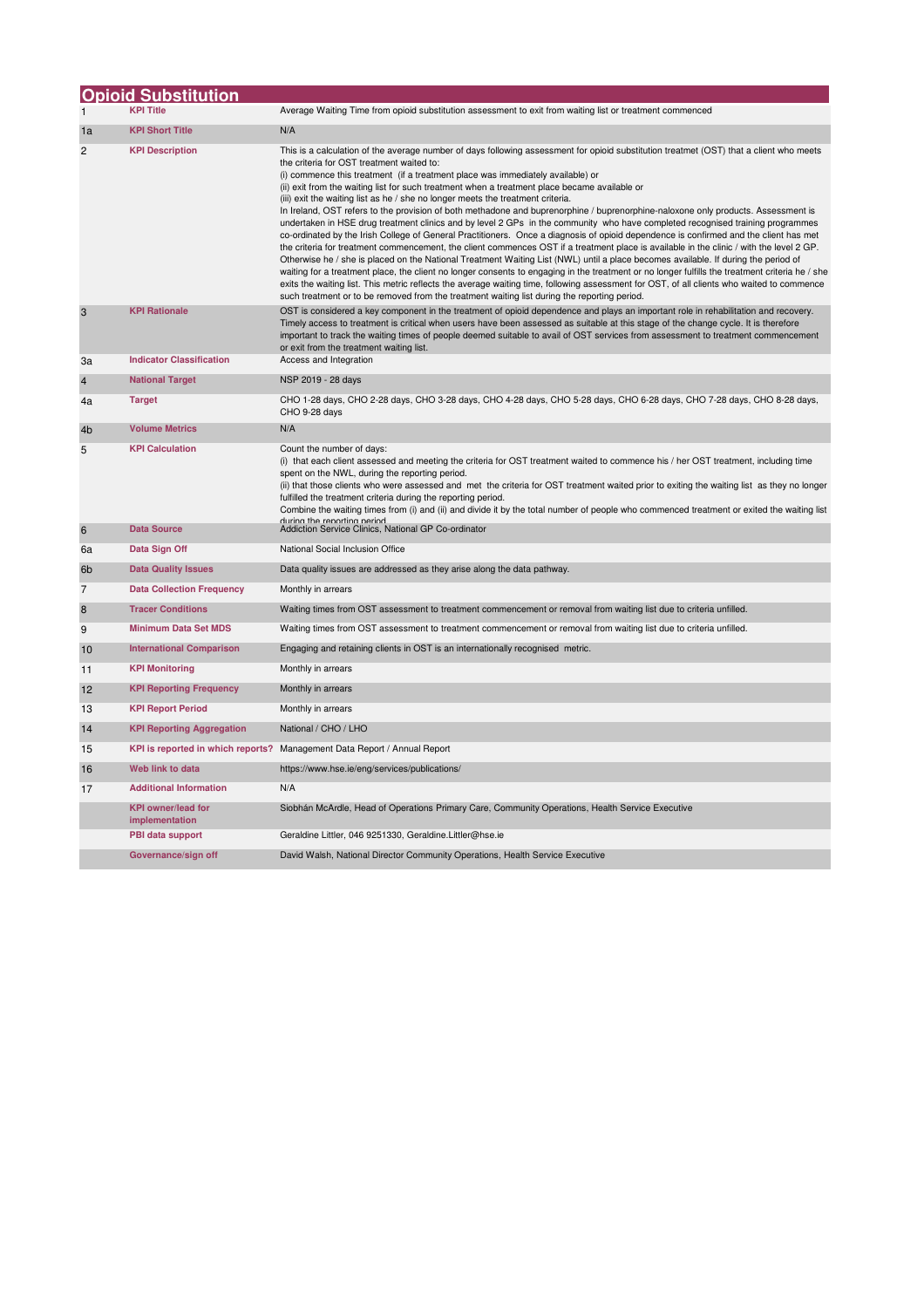|                | <b>Opioid Substitution</b>                  |                                                                                                                                                                                                                                                                                                                                                                                                                                                                                                                                                                                                                                                                                                                                                                                                                                                                        |
|----------------|---------------------------------------------|------------------------------------------------------------------------------------------------------------------------------------------------------------------------------------------------------------------------------------------------------------------------------------------------------------------------------------------------------------------------------------------------------------------------------------------------------------------------------------------------------------------------------------------------------------------------------------------------------------------------------------------------------------------------------------------------------------------------------------------------------------------------------------------------------------------------------------------------------------------------|
|                | <b>KPI Title</b>                            | Average Waiting Time from referral to assessment for opioid substitution treatment                                                                                                                                                                                                                                                                                                                                                                                                                                                                                                                                                                                                                                                                                                                                                                                     |
| 1a             | <b>KPI Short Title</b>                      | N/A                                                                                                                                                                                                                                                                                                                                                                                                                                                                                                                                                                                                                                                                                                                                                                                                                                                                    |
| 2              | <b>KPI Description</b>                      | This is a calculation of the average number of days that a client waited to be assessed for opioid substitution treatment (OST) (waiting<br>time) during the reporting period. The waiting time is counted in days from the date the referral is received to the date of actual<br>assessment. In Ireland, OST refers to the provision of both methadone and buprenorphine / buprenorphine-naloxone only products.<br>OST is provided by doctors in HSE drug treatment clinics and by GPs (levels 1 and 2) in the community who have completed recognised<br>training programmes co-ordinated by the Irish College of General Practitioners (ICGP). The HSE published OST Guidelines<br>(https://www.hse.ie/eng/services/publications/Primary/clinical-guidelines-for-opioid-substitution-treatment.pdf), provide information and<br>doctors on the proportions of OCT |
| 3              | <b>KPI Rationale</b>                        | OST is considered a key component in the treatment of opioid dependence and plays an important role in rehabilitation and recovery.<br>Assessment is undertaken in HSE drug treatment clinics and in the community by level 2 GPs to determine current dependence in<br>accordance with World Health Organisation internationally accepted criteria. It also includes a full health assessment to identify unmet<br>health care needs and to improve the clients general health. Timely access to assessment is critical when users are at this stage of the<br>change cycle.                                                                                                                                                                                                                                                                                          |
| Зa             | <b>Indicator Classification</b>             | Access and Integration                                                                                                                                                                                                                                                                                                                                                                                                                                                                                                                                                                                                                                                                                                                                                                                                                                                 |
| $\overline{4}$ | <b>National Target</b>                      | NSP 2019 - 4 days                                                                                                                                                                                                                                                                                                                                                                                                                                                                                                                                                                                                                                                                                                                                                                                                                                                      |
| 4a             | <b>Target</b>                               | CHO 1-4 days, CHO 2-4 days, CHO 3-4 days, CHO 4-4 days, CHO 5-4 days, CHO 6-4 days, CHO 7-4 days, CHO 8-4 days, CHO<br>$9 - 4$ days                                                                                                                                                                                                                                                                                                                                                                                                                                                                                                                                                                                                                                                                                                                                    |
| 4b             | <b>Volume Metrics</b>                       | N/A                                                                                                                                                                                                                                                                                                                                                                                                                                                                                                                                                                                                                                                                                                                                                                                                                                                                    |
| 5              | <b>KPI Calculation</b>                      | Count the number of days that each client referred for OST assessment from HSE drug treatment clinics and the National GP<br>Coordinator waited for his / her assessment in the reporting period. Combine the waiting times of all those assessed during the reporting<br>period and divide it by the total number of people assessed in the reporting period.                                                                                                                                                                                                                                                                                                                                                                                                                                                                                                         |
| 6              | <b>Data Source</b>                          | Addiction Service Clinics, National GP Coordinator                                                                                                                                                                                                                                                                                                                                                                                                                                                                                                                                                                                                                                                                                                                                                                                                                     |
| 6a             | Data Sign Off                               | National Social Inclusion Office                                                                                                                                                                                                                                                                                                                                                                                                                                                                                                                                                                                                                                                                                                                                                                                                                                       |
| 6 <sub>b</sub> | <b>Data Quality Issues</b>                  | Data quality issues are addressed as they arise along the data pathway.                                                                                                                                                                                                                                                                                                                                                                                                                                                                                                                                                                                                                                                                                                                                                                                                |
| 7              | <b>Data Collection Frequency</b>            | Monthly in arrears                                                                                                                                                                                                                                                                                                                                                                                                                                                                                                                                                                                                                                                                                                                                                                                                                                                     |
| 8              | <b>Tracer Conditions</b>                    | Waiting times (days) for assessment for OST                                                                                                                                                                                                                                                                                                                                                                                                                                                                                                                                                                                                                                                                                                                                                                                                                            |
| 9              | <b>Minimum Data Set MDS</b>                 | Waiting times (days) for assessment for OST                                                                                                                                                                                                                                                                                                                                                                                                                                                                                                                                                                                                                                                                                                                                                                                                                            |
| 10             | <b>International Comparison</b>             | Engaging and retaining clients in OST is an internationally recognised metric.                                                                                                                                                                                                                                                                                                                                                                                                                                                                                                                                                                                                                                                                                                                                                                                         |
| 11             | <b>KPI Monitoring</b>                       | Monthly in arrears                                                                                                                                                                                                                                                                                                                                                                                                                                                                                                                                                                                                                                                                                                                                                                                                                                                     |
| 12             | <b>KPI Reporting Frequency</b>              | Monthly in arrears                                                                                                                                                                                                                                                                                                                                                                                                                                                                                                                                                                                                                                                                                                                                                                                                                                                     |
| 13             | <b>KPI Report Period</b>                    | Monthly in arrears                                                                                                                                                                                                                                                                                                                                                                                                                                                                                                                                                                                                                                                                                                                                                                                                                                                     |
| 14             | <b>KPI Reporting Aggregation</b>            | National / CHO / LHO                                                                                                                                                                                                                                                                                                                                                                                                                                                                                                                                                                                                                                                                                                                                                                                                                                                   |
| 15             |                                             | KPI is reported in which reports? Management Data Report / Annual Report                                                                                                                                                                                                                                                                                                                                                                                                                                                                                                                                                                                                                                                                                                                                                                                               |
| 16             | Web link to data                            | https://www.hse.ie/eng/services/publications/                                                                                                                                                                                                                                                                                                                                                                                                                                                                                                                                                                                                                                                                                                                                                                                                                          |
| 17             | <b>Additional Information</b>               | N/A                                                                                                                                                                                                                                                                                                                                                                                                                                                                                                                                                                                                                                                                                                                                                                                                                                                                    |
|                | <b>KPI owner/lead for</b><br>implementation | Siobhán McArdle, Head of Operations Primary Care, Community Operations, Health Service Executive                                                                                                                                                                                                                                                                                                                                                                                                                                                                                                                                                                                                                                                                                                                                                                       |
|                | <b>PBI data support</b>                     | Geraldine Littler, 046 9251330, Geraldine.Littler@hse.ie                                                                                                                                                                                                                                                                                                                                                                                                                                                                                                                                                                                                                                                                                                                                                                                                               |
|                | Governance/sign off                         | David Walsh, National Director Community Operations, Health Service Executive                                                                                                                                                                                                                                                                                                                                                                                                                                                                                                                                                                                                                                                                                                                                                                                          |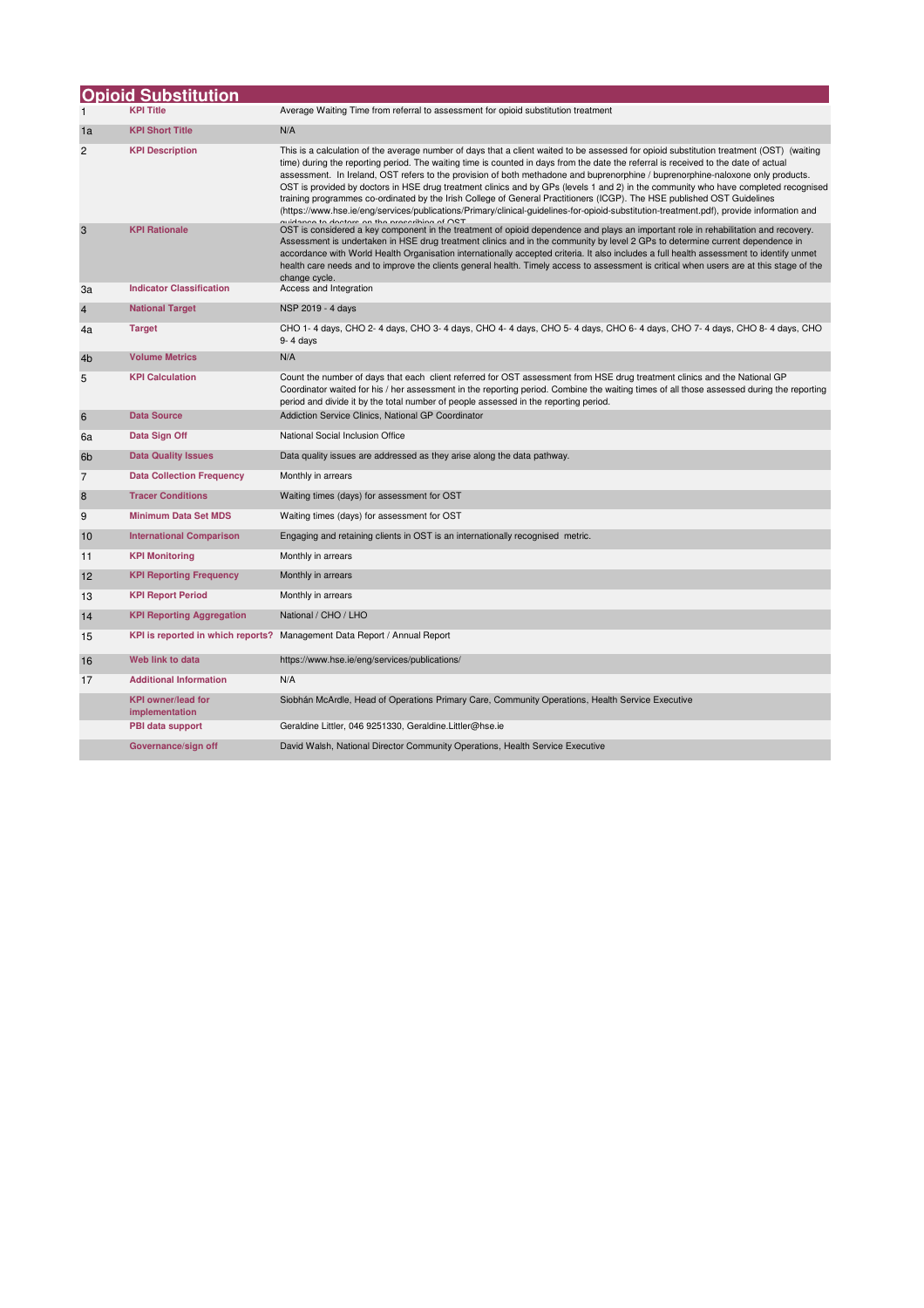|    | <b>Homeless Services</b>                                 |                                                                                                                                                                                                                                                                                                                                                                                                                                                                                                                                                                                                                                                                                                                                                                                                                                                                                                      |
|----|----------------------------------------------------------|------------------------------------------------------------------------------------------------------------------------------------------------------------------------------------------------------------------------------------------------------------------------------------------------------------------------------------------------------------------------------------------------------------------------------------------------------------------------------------------------------------------------------------------------------------------------------------------------------------------------------------------------------------------------------------------------------------------------------------------------------------------------------------------------------------------------------------------------------------------------------------------------------|
|    | <b>KPI Title</b>                                         | No. and % of service users admitted to homeless emergency accommodation hostels / facilities whose health needs have been<br>assessed within two weeks of admission                                                                                                                                                                                                                                                                                                                                                                                                                                                                                                                                                                                                                                                                                                                                  |
| 1a | <b>KPI Short Title</b>                                   | N/A                                                                                                                                                                                                                                                                                                                                                                                                                                                                                                                                                                                                                                                                                                                                                                                                                                                                                                  |
| 2  | <b>KPI Description</b>                                   | This is a count and a calculation of the number and percentage of service users (individuals who have been assessed as being<br>homeless) admitted to emergency accommodation homeless hostels / facilities (i.e. accommodation facility for short term / emergency<br>use for people experiencing homelessness) whose health needs (health needs assessment is a detailed assessment of an individual's<br>health needs and is an integral part of an overall assessement process which is a fundamental component of the care/support planning<br>system. It is completed in co-operation with the service users key worker / project worker and should cover the full range of a person's<br>health and care related needs including general healthcare, mental health, and addiction issues) have been assessed within two weeks<br>(14 calendar days) of the date of their admission.           |
| 3  | <b>KPI Rationale</b>                                     | Under national homeless policy, the HSE is responsible for the health and in house care needs of homeless persons across the hostel<br>network. Completion of a health needs assessment is required to facilitate the effective operation of a care planning system to address<br>the health and care needs of homeless people. Care / support plans are prepared to enable homeless persons to maximise their<br>potential and return to independent living, where possible. This approach has proven internationally to significantly improve outcomes for<br>service users with varying support needs.                                                                                                                                                                                                                                                                                            |
| За | <b>Indicator Classification</b>                          | Quality and Safety                                                                                                                                                                                                                                                                                                                                                                                                                                                                                                                                                                                                                                                                                                                                                                                                                                                                                   |
| 4  | <b>National Target</b>                                   | NSP 2019 - 1,126 (87%)                                                                                                                                                                                                                                                                                                                                                                                                                                                                                                                                                                                                                                                                                                                                                                                                                                                                               |
| 4a | <b>Target</b>                                            | CHO 1 (43) (87%), CHO 2 (132) (87%), CHO 3 (146) (87%), CHO 4 (337) (87%), CHO 5 (54) (87%), CHO 6 (18) (87%), CHO 7 (176)<br>(87%), CHO 8 (111) (87%), CHO9 (109) (87%)                                                                                                                                                                                                                                                                                                                                                                                                                                                                                                                                                                                                                                                                                                                             |
| 4b | <b>Volume Metrics</b>                                    | N/A                                                                                                                                                                                                                                                                                                                                                                                                                                                                                                                                                                                                                                                                                                                                                                                                                                                                                                  |
| 5  | <b>KPI Calculation</b>                                   | (i) Count the number of service users admitted to homeless emergency accommodation hostels / facilities whose health needs were<br>assessed within two weeks of their date of admission, during the reporting quarter. (ii) Count the total number of service users admitted<br>to homeless emergency accommodation hostels / facilities during the reporting quarter. The number is cumulative in the quarter and<br>each person should be counted once only in each quarter. (iii) Calculate the percentage by dividing the number of service users admitted<br>to homeless emergency accommodation hostels / facilities whose health needs were assessed within two weeks of their date of<br>admission, during the reporting quarter, by the total number of service users admitted to homeless emergency accommodation hostels /<br>facilities during the reporting quarter and multiply by 100 |
| 6  | <b>Data Source</b>                                       | Data is sourced from emergency accommodation providers who return it to Community Healthcare Organisation (CHO) Social Inclusion<br>Services for verification / validation.                                                                                                                                                                                                                                                                                                                                                                                                                                                                                                                                                                                                                                                                                                                          |
| 6а | Data Sign Off                                            | Chief Officer, Community Healthcare Organisation                                                                                                                                                                                                                                                                                                                                                                                                                                                                                                                                                                                                                                                                                                                                                                                                                                                     |
| 6b | <b>Data Quality Issues</b>                               | Data quality issues are addressed as they arise along the data pathway.                                                                                                                                                                                                                                                                                                                                                                                                                                                                                                                                                                                                                                                                                                                                                                                                                              |
| 7  | <b>Data Collection Frequency</b>                         | Quarterly                                                                                                                                                                                                                                                                                                                                                                                                                                                                                                                                                                                                                                                                                                                                                                                                                                                                                            |
| 8  | <b>Tracer Conditions</b>                                 | Service users admitted to homeless emergency accommodation / facilities including those whose health needs were assessed within<br>two weeks of admission                                                                                                                                                                                                                                                                                                                                                                                                                                                                                                                                                                                                                                                                                                                                            |
| 9  | <b>Minimum Data Set MDS</b>                              | Service users admitted to homeless emergency accommodation / facilities including those whose health needs were assessed within<br>two weeks of admission                                                                                                                                                                                                                                                                                                                                                                                                                                                                                                                                                                                                                                                                                                                                            |
| 10 | <b>International Comparison</b>                          | No                                                                                                                                                                                                                                                                                                                                                                                                                                                                                                                                                                                                                                                                                                                                                                                                                                                                                                   |
| 11 | <b>KPI Monitoring</b>                                    | Quarterly                                                                                                                                                                                                                                                                                                                                                                                                                                                                                                                                                                                                                                                                                                                                                                                                                                                                                            |
| 12 | <b>KPI Reporting Frequency</b>                           | Quarterly                                                                                                                                                                                                                                                                                                                                                                                                                                                                                                                                                                                                                                                                                                                                                                                                                                                                                            |
| 13 | <b>KPI Report Period</b>                                 | Quarterly                                                                                                                                                                                                                                                                                                                                                                                                                                                                                                                                                                                                                                                                                                                                                                                                                                                                                            |
| 14 | <b>KPI Reporting Aggregation</b>                         | National / CHO                                                                                                                                                                                                                                                                                                                                                                                                                                                                                                                                                                                                                                                                                                                                                                                                                                                                                       |
| 15 | KPI is reported in which reports? Management Data Report |                                                                                                                                                                                                                                                                                                                                                                                                                                                                                                                                                                                                                                                                                                                                                                                                                                                                                                      |
| 16 | Web link to data                                         | http://www.hse.ie/eng/services/publications/                                                                                                                                                                                                                                                                                                                                                                                                                                                                                                                                                                                                                                                                                                                                                                                                                                                         |
| 17 | <b>Additional Information</b>                            | N/A                                                                                                                                                                                                                                                                                                                                                                                                                                                                                                                                                                                                                                                                                                                                                                                                                                                                                                  |
|    | <b>KPI</b> owner/lead for<br>implementation              | Siobhán McArdle, Head of Operations Primary Care, Community Operations, Health Service Executive                                                                                                                                                                                                                                                                                                                                                                                                                                                                                                                                                                                                                                                                                                                                                                                                     |
|    | PBI data support                                         | Geraldine Littler, 046 9251330, Geraldine.Littler@hse.ie                                                                                                                                                                                                                                                                                                                                                                                                                                                                                                                                                                                                                                                                                                                                                                                                                                             |
|    | Governance/sign off                                      | David Walsh, National Director Community Operations, Health Service Executive                                                                                                                                                                                                                                                                                                                                                                                                                                                                                                                                                                                                                                                                                                                                                                                                                        |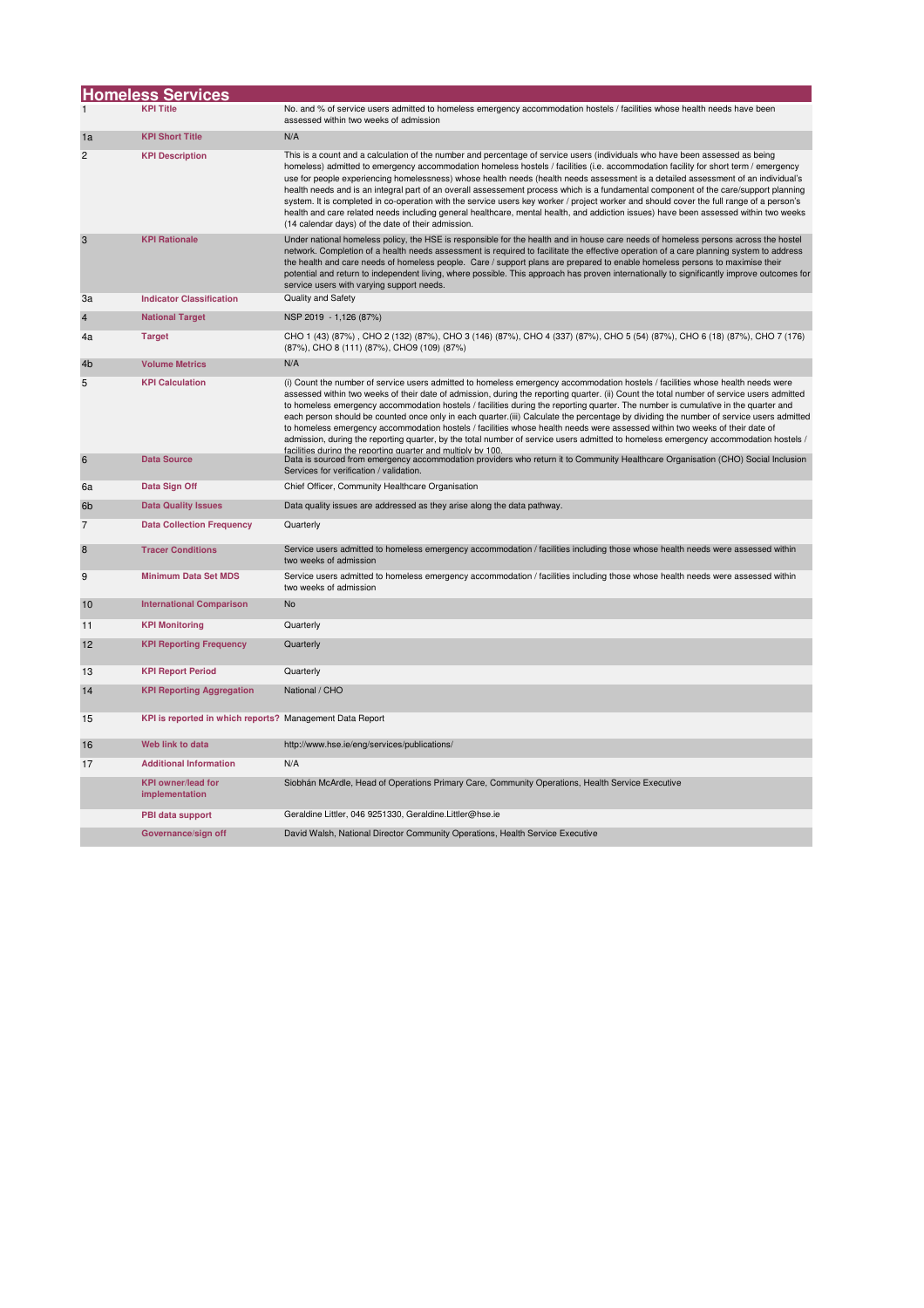|                | <b>Traveller Health</b>                                  |                                                                                                                                                                                                                                                                                                                                                                                                                                                                                                                                                                                                                                                                                                                                                                                                                   |
|----------------|----------------------------------------------------------|-------------------------------------------------------------------------------------------------------------------------------------------------------------------------------------------------------------------------------------------------------------------------------------------------------------------------------------------------------------------------------------------------------------------------------------------------------------------------------------------------------------------------------------------------------------------------------------------------------------------------------------------------------------------------------------------------------------------------------------------------------------------------------------------------------------------|
|                | KPI Title                                                | Number of people who received information on type 2 diabetes or participated in relative initiatives                                                                                                                                                                                                                                                                                                                                                                                                                                                                                                                                                                                                                                                                                                              |
| 1a             | <b>KPI Short Title</b>                                   | N/A                                                                                                                                                                                                                                                                                                                                                                                                                                                                                                                                                                                                                                                                                                                                                                                                               |
| $\overline{c}$ | <b>KPI Description</b>                                   | This is a count of the number of people (aged 15 years and over) who were provided with health information on or participated in related<br>initiatives on type 2 diabetes on an individual (one to one) or group basis, including participation in the Small Changes Big Difference,<br>Traveller Preventative Education Programme, or were signposted to appropriate services during the reporting quarter.                                                                                                                                                                                                                                                                                                                                                                                                     |
| 3              | <b>KPI Rationale</b>                                     | The All Ireland Traveller Health Study - published in September 2010 - found that: • Traveller groups appear to have a greater burden of<br>chronic disease than the general population with conditions such as diabetes increased by a factor of two.<br>Provision of information on type 2 diabetes helps raise awareness of health conditions prevalent among the Traveller population and to<br>signpost people to appropriate services. Monitoring the number of people, per CHO, who receive this information allows the number of<br>people who received this information or participated in related initiatives to be identified, to measure the level of awareness raising of<br>these conditions and to support those requiring further assessment / management to be referred to appropriate services. |
| Зa             | <b>Indicator Classification</b>                          | Quality and Safety                                                                                                                                                                                                                                                                                                                                                                                                                                                                                                                                                                                                                                                                                                                                                                                                |
| $\overline{4}$ | <b>National Target</b>                                   | NSP 2019 - 3,735 (Annual target)                                                                                                                                                                                                                                                                                                                                                                                                                                                                                                                                                                                                                                                                                                                                                                                  |
| 4a             | <b>Target</b>                                            | CHO 1-232, CHO 2-725, CHO 3-374, CHO 4-381, CHO 5-449, CHO 6 / 7 / 9 - 912, CHO 8-662                                                                                                                                                                                                                                                                                                                                                                                                                                                                                                                                                                                                                                                                                                                             |
| 4 <sub>b</sub> | <b>Volume Metrics</b>                                    | N/A                                                                                                                                                                                                                                                                                                                                                                                                                                                                                                                                                                                                                                                                                                                                                                                                               |
| 5              | <b>KPI Calculation</b>                                   | Count the number of people (aged 15 years and over) who were provided with health information on type 2 diabetes on an individual or<br>group basis or were signposted to appropriate services during the reporting quarter. Monitoring the achievement of the annual target is<br>undertaken by monitoring the cumulative activity across the four quarters i.e. Quarter $1 +$ Quarter $2 +$ Quarter $3 +$ Quarter 4. Therefore<br>each individual (aged 15 years and over) is counted only once in the calendar year regardless of the number of times he / she presents<br>for information or signposting on type 2 diabetes.                                                                                                                                                                                  |
| 6              | <b>Data Source</b>                                       | Traveller Health Units (THUs), National Social Inclusion Office and the National Business Information Unit (NBIU).                                                                                                                                                                                                                                                                                                                                                                                                                                                                                                                                                                                                                                                                                                |
| 6a             | Data Sign Off                                            | Chief Officer, Community Healthcare Organisation                                                                                                                                                                                                                                                                                                                                                                                                                                                                                                                                                                                                                                                                                                                                                                  |
| 6 <sub>b</sub> | <b>Data Quality Issues</b>                               | Data quality issues are addressed as they arise along the data pathway.                                                                                                                                                                                                                                                                                                                                                                                                                                                                                                                                                                                                                                                                                                                                           |
| $\overline{7}$ | <b>Data Collection Frequency</b>                         | Quarterly                                                                                                                                                                                                                                                                                                                                                                                                                                                                                                                                                                                                                                                                                                                                                                                                         |
| 8              | <b>Tracer Conditions</b>                                 | The number of people (aged 15 years and over) who were provided with health information on type 2 diabetes on an individual (one to<br>one) or group basis or were signposted to appropriate services.                                                                                                                                                                                                                                                                                                                                                                                                                                                                                                                                                                                                            |
| 9              | <b>Minimum Data Set MDS</b>                              | THU / CHO records of individual and group health information provision on type 2 diabetes and signposting to appropriate services.                                                                                                                                                                                                                                                                                                                                                                                                                                                                                                                                                                                                                                                                                |
| 10             | <b>International Comparison</b>                          | No.                                                                                                                                                                                                                                                                                                                                                                                                                                                                                                                                                                                                                                                                                                                                                                                                               |
| 11             | <b>KPI Monitoring</b>                                    | Quarterly                                                                                                                                                                                                                                                                                                                                                                                                                                                                                                                                                                                                                                                                                                                                                                                                         |
| 12             | <b>KPI Reporting Frequency</b>                           | Quarterly                                                                                                                                                                                                                                                                                                                                                                                                                                                                                                                                                                                                                                                                                                                                                                                                         |
| 13             | <b>KPI Report Period</b>                                 | Quarterly                                                                                                                                                                                                                                                                                                                                                                                                                                                                                                                                                                                                                                                                                                                                                                                                         |
| 14             | <b>KPI Reporting Aggregation</b>                         | National / CHO                                                                                                                                                                                                                                                                                                                                                                                                                                                                                                                                                                                                                                                                                                                                                                                                    |
| 15             | KPI is reported in which reports? Management Data Report |                                                                                                                                                                                                                                                                                                                                                                                                                                                                                                                                                                                                                                                                                                                                                                                                                   |
| 16             | Web link to data                                         | http://www.hse.ie/eng/services/publications/                                                                                                                                                                                                                                                                                                                                                                                                                                                                                                                                                                                                                                                                                                                                                                      |
| 17             | <b>Additional Information</b>                            | N/A                                                                                                                                                                                                                                                                                                                                                                                                                                                                                                                                                                                                                                                                                                                                                                                                               |
|                | <b>KPI</b> owner/lead for<br>implementation              | Siobhán McArdle, Head of Operations Primary Care, Community Operations, Health Service Executive                                                                                                                                                                                                                                                                                                                                                                                                                                                                                                                                                                                                                                                                                                                  |
|                | PBI data support                                         | Geraldine Littler, 046 9251330, Geraldine.Littler@hse.ie                                                                                                                                                                                                                                                                                                                                                                                                                                                                                                                                                                                                                                                                                                                                                          |
|                | Governance/sign off                                      | David Walsh, National Director Community Operations, Health Service Executive                                                                                                                                                                                                                                                                                                                                                                                                                                                                                                                                                                                                                                                                                                                                     |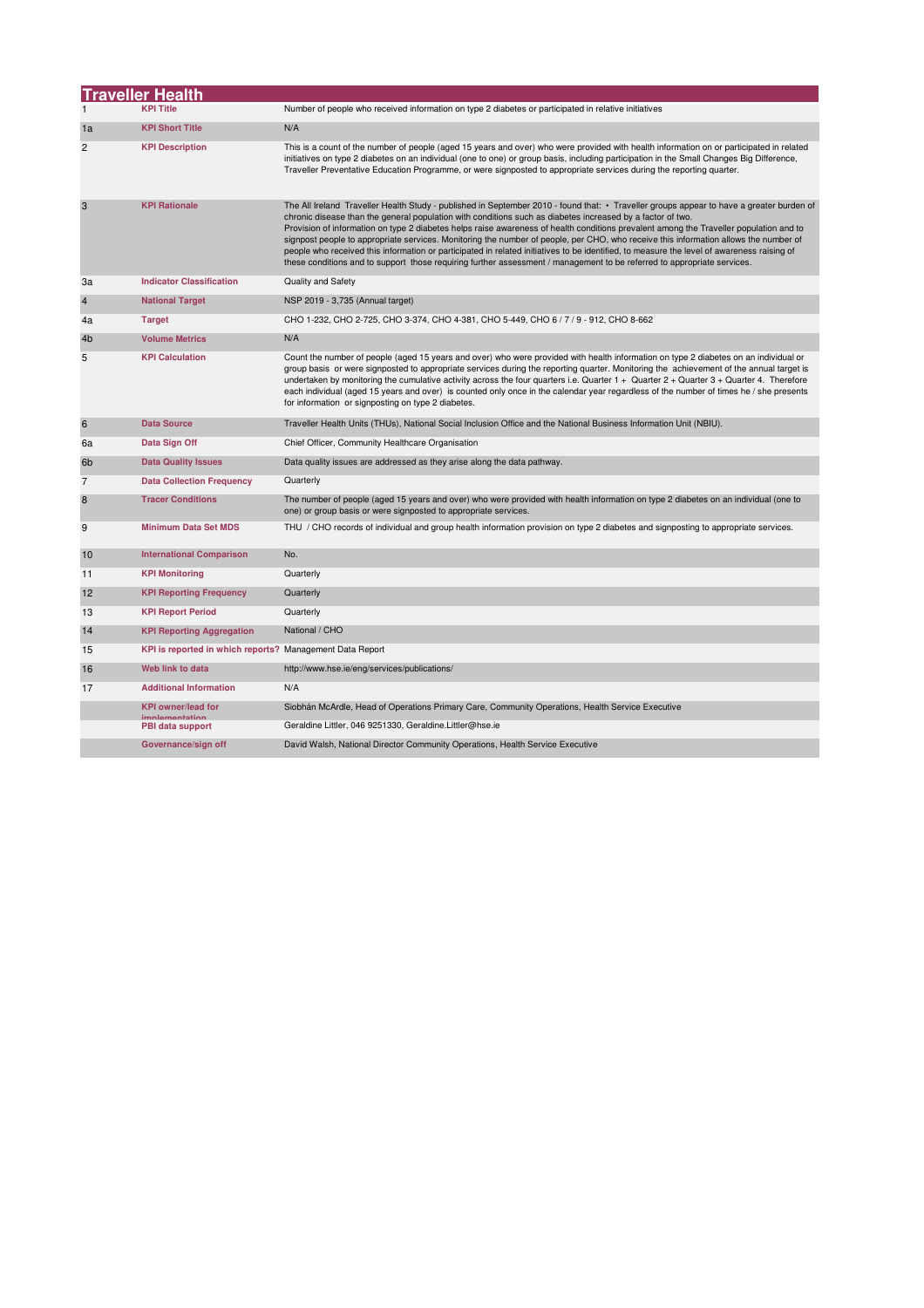|                | <b>Traveller Health</b>                                  |                                                                                                                                                                                                                                                                                                                                                                                                                                                                                                                                                                                                                                                                                                                                                                                                                                                                        |
|----------------|----------------------------------------------------------|------------------------------------------------------------------------------------------------------------------------------------------------------------------------------------------------------------------------------------------------------------------------------------------------------------------------------------------------------------------------------------------------------------------------------------------------------------------------------------------------------------------------------------------------------------------------------------------------------------------------------------------------------------------------------------------------------------------------------------------------------------------------------------------------------------------------------------------------------------------------|
|                | <b>KPI Title</b>                                         | Number of people who received information on cardiovascular health or participated in related intiatives                                                                                                                                                                                                                                                                                                                                                                                                                                                                                                                                                                                                                                                                                                                                                               |
| 1a             | <b>KPI Short Title</b>                                   | N/A                                                                                                                                                                                                                                                                                                                                                                                                                                                                                                                                                                                                                                                                                                                                                                                                                                                                    |
| 2              | <b>KPI Description</b>                                   | This is a count of the number of people (aged 15 years and over) who were provided with health information on or participated in related<br>initiatives on cardiovascular health, on an individual (one to one) or group basis including participation in the Small Changes Big<br>Difference, Traveller Preventative Education Programme or were signposted to appropriate services during the reporting quarter.                                                                                                                                                                                                                                                                                                                                                                                                                                                     |
| 3              | <b>KPI Rationale</b>                                     | The All Ireland Traveller Health Study - published in September 2010 - found that:<br>• 52% of Travellers aged 40 – 60 had been diagnosed with high blood pressure in the past 12 months compared to 35% of the general<br>Irish population.<br>• 25 % of Travellers died from Heart Disease / Stroke.<br>Provision of information on cardiovascular health helps raise awareness of health conditions prevalent among the Traveller population<br>and to signpost people to appropriate services. Monitoring the number of people, per CHO, who receive this information allows the<br>number of people who received this information or participated in related activities to be identified, to measure the level of awareness<br>raising of these conditions and to support those requiring further assessment / management to be referred to appropriate services. |
| Зa             | <b>Indicator Classification</b>                          | Quality and Safety                                                                                                                                                                                                                                                                                                                                                                                                                                                                                                                                                                                                                                                                                                                                                                                                                                                     |
| $\overline{4}$ | <b>National Target</b>                                   | NSP 2019 - 3,735 (Annual Target)                                                                                                                                                                                                                                                                                                                                                                                                                                                                                                                                                                                                                                                                                                                                                                                                                                       |
| 4a             | <b>Target</b>                                            | CHO 1-232, CHO 2-725, CHO 3-374, CHO 4-381, CHO 5-449, CHO 6/7/9 - 912, , CHO 8-662                                                                                                                                                                                                                                                                                                                                                                                                                                                                                                                                                                                                                                                                                                                                                                                    |
| 4 <sub>b</sub> | <b>Volume Metrics</b>                                    | N/A                                                                                                                                                                                                                                                                                                                                                                                                                                                                                                                                                                                                                                                                                                                                                                                                                                                                    |
| 5              | <b>KPI Calculation</b>                                   | Count the number of people (aged 15 years and over) who received information on or participated in related initiatives on cardiovascular<br>health on an individual or group basis or were signposted to appropriate services during the reporting quarter. Monitoring the achievement<br>of the annual target is undertaken by monitoring the cumulative activity across the four quarters i.e. Quarter 1 + Quarter 2 + Quarter 3 +<br>Quarter 4.                                                                                                                                                                                                                                                                                                                                                                                                                     |
| 6              | <b>Data Source</b>                                       | Traveller Health Units (THUs), Community Healthcare Organisations (CHOs) and the National Business Information Unit (NBIU).                                                                                                                                                                                                                                                                                                                                                                                                                                                                                                                                                                                                                                                                                                                                            |
| 6a             | Data Sign Off                                            | Chief Officer, Community Healthcare Organisation                                                                                                                                                                                                                                                                                                                                                                                                                                                                                                                                                                                                                                                                                                                                                                                                                       |
| 6 <sub>b</sub> | <b>Data Quality Issues</b>                               | Data quality issues are addressed as they arise along the data pathway.                                                                                                                                                                                                                                                                                                                                                                                                                                                                                                                                                                                                                                                                                                                                                                                                |
| $\overline{7}$ | <b>Data Collection Frequency</b>                         | Quarterly                                                                                                                                                                                                                                                                                                                                                                                                                                                                                                                                                                                                                                                                                                                                                                                                                                                              |
| 8              | <b>Tracer Conditions</b>                                 | The number of people (aged 15 years and over) who were provided with information on or participated in positive mental health initiatives<br>or were signposted to appropriate services.                                                                                                                                                                                                                                                                                                                                                                                                                                                                                                                                                                                                                                                                               |
| 9              | <b>Minimum Data Set MDS</b>                              | THU and CHO records of individual and group health information on cardiovascular health and signposting to appropriate services.                                                                                                                                                                                                                                                                                                                                                                                                                                                                                                                                                                                                                                                                                                                                       |
| 10             | <b>International Comparison</b>                          | No.                                                                                                                                                                                                                                                                                                                                                                                                                                                                                                                                                                                                                                                                                                                                                                                                                                                                    |
| 11             | <b>KPI Monitoring</b>                                    | Quarterly                                                                                                                                                                                                                                                                                                                                                                                                                                                                                                                                                                                                                                                                                                                                                                                                                                                              |
| 12             | <b>KPI Reporting Frequency</b>                           | Quarterly                                                                                                                                                                                                                                                                                                                                                                                                                                                                                                                                                                                                                                                                                                                                                                                                                                                              |
| 13             | <b>KPI Report Period</b>                                 | Quarterly                                                                                                                                                                                                                                                                                                                                                                                                                                                                                                                                                                                                                                                                                                                                                                                                                                                              |
| 14             | <b>KPI Reporting Aggregation</b>                         | National / CHO                                                                                                                                                                                                                                                                                                                                                                                                                                                                                                                                                                                                                                                                                                                                                                                                                                                         |
| 15             | KPI is reported in which reports? Management Data Report |                                                                                                                                                                                                                                                                                                                                                                                                                                                                                                                                                                                                                                                                                                                                                                                                                                                                        |
| 16             | Web link to data                                         | https://www.hse.ie/eng/services/publications/                                                                                                                                                                                                                                                                                                                                                                                                                                                                                                                                                                                                                                                                                                                                                                                                                          |
| 17             | <b>Additional Information</b>                            | N/A                                                                                                                                                                                                                                                                                                                                                                                                                                                                                                                                                                                                                                                                                                                                                                                                                                                                    |
|                | <b>KPI</b> owner/lead for<br>imnlementation              | Siobhán McArdle, Head of Operations Primary Care, Community Operations, Health Service Executive                                                                                                                                                                                                                                                                                                                                                                                                                                                                                                                                                                                                                                                                                                                                                                       |
|                | PBI data support                                         | Geraldine Littler, 046 9251330, Geraldine.Littler@hse.ie                                                                                                                                                                                                                                                                                                                                                                                                                                                                                                                                                                                                                                                                                                                                                                                                               |
|                | Governance/sign off                                      | David Walsh, National Director Community Operations, Health Service Executive                                                                                                                                                                                                                                                                                                                                                                                                                                                                                                                                                                                                                                                                                                                                                                                          |